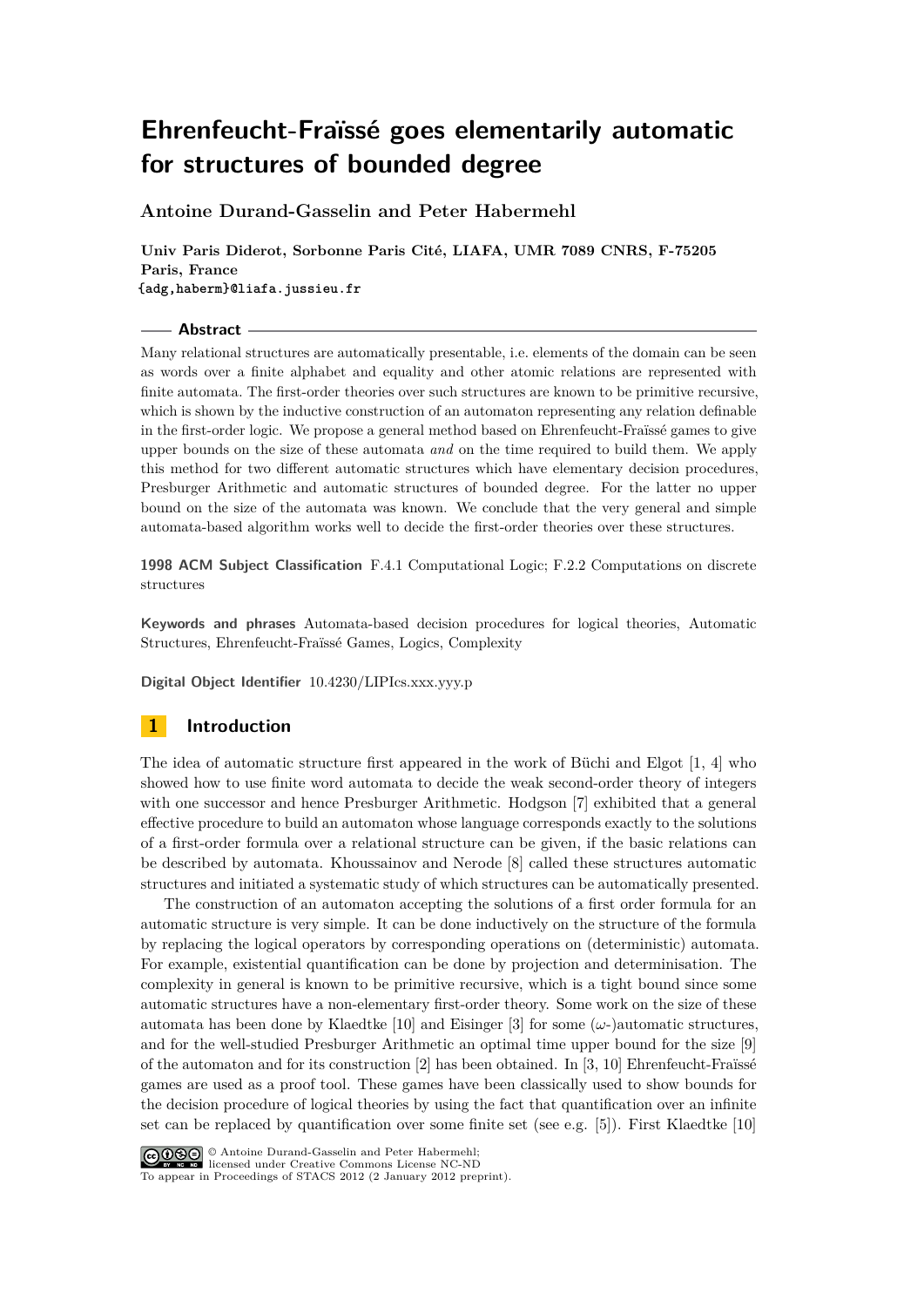and then Eisinger [\[3\]](#page-11-5) linked this approach with the automata approach by relating the states of a minimal automaton corresponding to a formula with equivalence classes (whose number can be bounded) determined by a suitable Ehrenfeucht-Fraïssé game. In [\[2\]](#page-11-7) we obtain an upper bound for the complexity of the construction of the automata in a different way.

For automatic structures of bounded degree (i.e. elements of the domain are only in relation with a bounded number of other elements), several elementary complexity results were shown recently [\[11\]](#page-11-9), notably a 2EXPSPACE algorithm for the uniform model-checking problem of injective automatic structures. These results are shown also via a kind of Ehrenfeucht-Fraïssé argument using Gaifman's locality principle [\[6\]](#page-11-10) but the decision procedure is neither based on the inductive automata construction nor easily practically implementable. As far as we know, no upper bound on the size and the construction of the automaton corresponding to solutions of a formula has been shown. One result of this paper is a 3EXPTIME upper bound for this problem, using the simple inductive automaton construction.

To obtain this result we present an extension of Klaedtke's approach of the use of Ehrenfeucht-Fraïssé games to automatic structures. Roughly speaking, Klaedtke's approach consists in relating states of a minimal automaton of a formula to equivalence classes of suitably chosen refinements of relations defined by Ehrenfeucht-Fraïssé games (called Ehrenfeucht-Fraïssé relations). Showing an upper bound on the index of these relations then gives an upper bound on the size of the minimal automaton for a given formula. We use the same kind of relations and give in our main theorem general conditions allowing to obtain an upper bound even on the time needed to construct the automaton. Even though the automata constructed are in general not minimal, we show that they satisfy the crucial property that two words in the same equivalence class of the Ehrenfeucht-Fraïssé relation must lead to the same state of an automaton (even after determinisation of an automaton obtained by projection). This allows to obtain a bound on the size of all automata inductively constructed depending on the index of the Ehrenfeucht-Fraïssé relation.

We also apply our main theorem to Presburger Arithmetic (with *most*-significant digit first encoding), using very similar Ehrenfeucht-Fraïssé relations as [\[3\]](#page-11-5) who shows a triple exponential upper bound on the size of the automaton, and we extend his results to show that even the construction can be done in 3EXPTIME. The same result for *least*-significant digit first encoding was shown in [\[2\]](#page-11-7) using a complicated analysis of the automata obtained from quantifier-free formulas like in [\[9\]](#page-11-6).

The paper is organised as follows. We first recall the notion of automatic structures and an explicit inductive construction of an automaton that accepts solutions of a formula. Then we present our main theorem which gives conditions on Ehrenfeucht-Fraïssé relations that imply upper bounds on the size (and the time required to inductively build it) of the automaton accepting solutions of a first-order formula. Finally, we show how to define Ehrenfeucht-Fraïssé relations allowing to apply our main theorem for automatic structures of bounded degree and for Presburger Arithmetic.

# **2 Preliminaries**

We suppose that the reader is familiar with finite string (over finite alphabet) automata. We define the size of an automaton  $A = (\Sigma, Q, q_0, F, \delta)$  as the space required to write it. We will only consider automata with alphabets such that letters are written in space logarithmic w.r.t. the size of the alphabet, and whose states are integers (ranging from 1 to the number of states). It is clear that the size of such an automaton is bounded by some polynomial in  $\Sigma$ and |*Q*|. Many manipulations over deterministic automata (complementation, minimisation,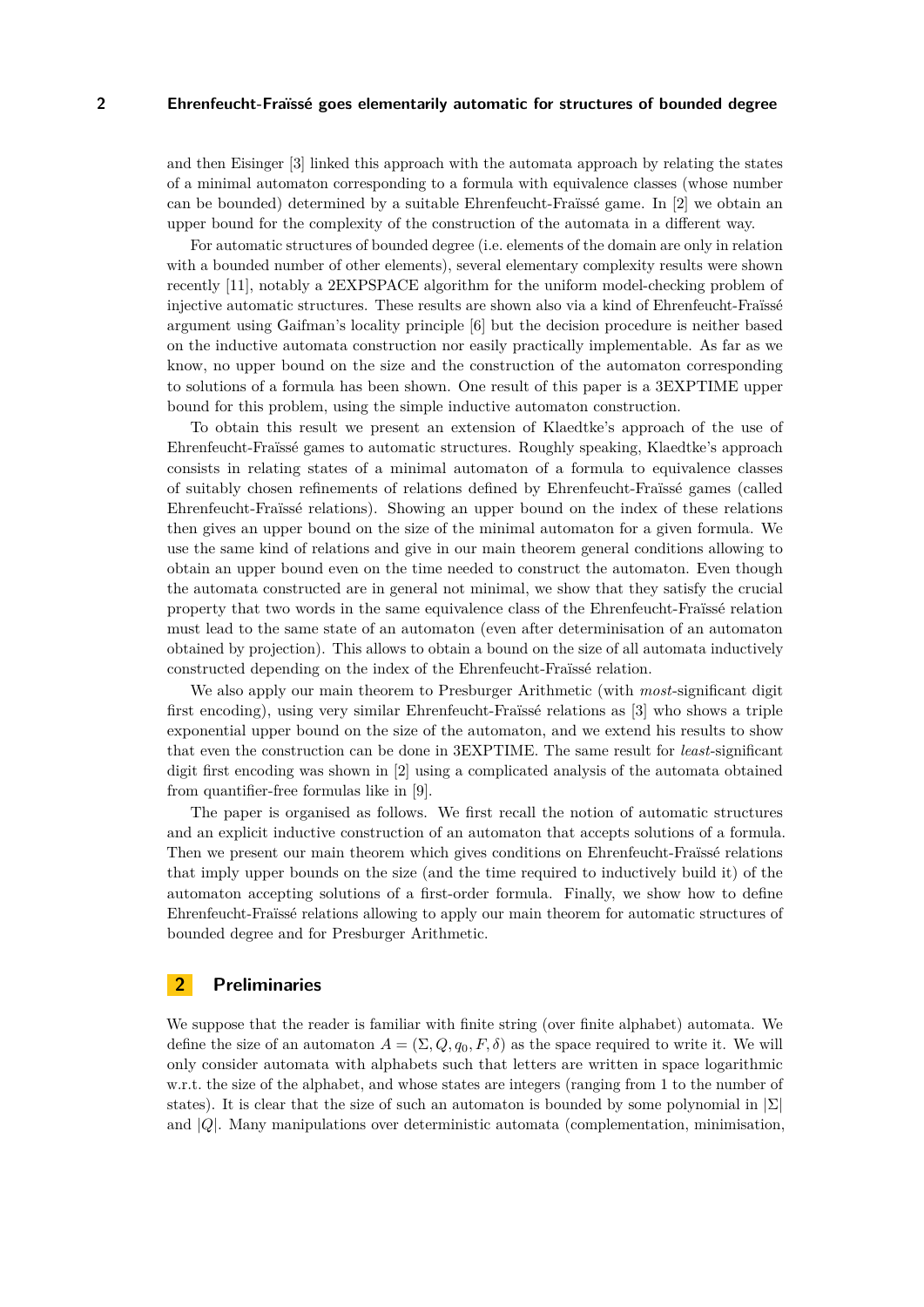product of two automata, relabelling) can be performed within time polynomial w.r.t. the size of the input automata. In the following we use on-the-fly constructions, i.e. states in the constructed automata are created on demand; only reachable states are considered. Although the time (and space) complexity of automaton determinisation (using the well-known subset construction) can't be bounded by any polynomial of the size of the input, it is clear that it can be bounded by some fixed polynomial of the sizes of the input *and* the (trim) output automata. In the following we use mainly the same notation as [\[11\]](#page-11-9).

# **2.1 Structures and first-order logic**

A *signature* is a finite set S of *predicate* symbols. Each predicate symbol  $P \in S$  has a fixed arity denoted by  $ar_P$ . A *relational structure* of signature S is a couple  $\mathcal{A} = (A, (P^{\mathcal{A}})_{P \in \mathcal{S}})$ , with A a set called *domain* and  $P^{\mathcal{A}} \subseteq A^{ar_{P}}$ . We will identify a predicate P with its *interpretation*  $P^{\mathcal{A}}$ . We say that *P* holds for  $(a_1, \ldots, a_{ar_p}) \in A^{ar_p}$  (also formulated  $P(a_1, \ldots, a_{ar_p})$  holds) if  $(a_1, \ldots, a_{arr}) \in P^{\mathcal{A}}$ . A *congruence* on the relational structure  $\mathcal{A} = (A, (P^{\mathcal{A}})_{P \in \mathcal{S}})$  is an equivalence relation  $\equiv$  on *A* such that for all  $P \in S$  and  $a_1, \ldots, a_{ar_P}, b_1, \ldots, b_{ar_P} \in A$  such that  $a_i \equiv b_i$  (for any  $i \leq ar_p$ ), we have that if  $P(a_1, \ldots, a_{ar_p})$  holds, then  $P(b_1, \ldots, b_{ar_p})$ holds as well. We denote by  $[a] \equiv$  (or  $[a]$ ) the equivalence class of  $a \in A$  w.r.t.  $\equiv$ .  $A/\equiv$ denotes the set of all equivalence classes. For each predicate *P* we can define the quotient predicate  $P/\equiv$  by  $P/\equiv$   $([a_1], \ldots, [a_{ar_p}])$  holds iff  $P(a_1, \ldots, a_{ar_p})$  holds. Furthermore the quotient structure  $A/_{\equiv}$  is defined as the structure  $(A/_{\equiv}, (P/_{\equiv})_{P \in S})$ .

We write  $\bar{\alpha}_r$  as a shorthand for  $(\alpha_1, \ldots, \alpha_r)$ , with the  $\alpha_i$  possibly being elements of a set (typically  $A$ ), or variables. We also write  $[1, r]$  to denote the set of integers between 1 and  $r$ . *First-order formulas* over the signature  $S$  are defined as usual as either:

- $\mathcal{L}$ an atomic formula  $\varphi(\bar{x}_r)$  over *r* variables  $(\bar{x}_r)$ , i.e. of the form  $P(x_{j_1}, \ldots, x_{j_{a r}p})$  for some predicate *P* with arity  $ar_p$  and  $(j_k)_{1 \leq k \leq ar_p}$  some  $ar_p$ -tuple of elements in [1, *r*]. Notice that some variables may not appear syntactically in the formula whereas others may appear more than once. The size of such a formula is defined as  $\|\varphi\| = ar_P$ .
- a conjunction,  $\varphi(\bar{x}_r) = \varphi_1(\bar{x}_r) \wedge \varphi_2(\bar{x}_r)$  with  $\varphi_1$  and  $\varphi_2$  two first order formulas over the  $\mathbf{r}$ *same*<sup>1</sup> *r* variables. We define its size to be  $\|\varphi\| = 1 + \|\varphi_1\| + \|\varphi_2\|$ .
- a negation,  $\varphi(\bar{x}_r) = \neg \varphi_1(\bar{x}_r)$  with  $\varphi_1$  a formula over *r* variables;  $\|\varphi\| = 1 + \|\varphi_1\|$ .  $\overline{\phantom{a}}$
- or an existential quantification, i.e.  $\varphi(\bar{x}_r) = \exists y \cdot \varphi_1(\bar{x}_r, y)$  where *y* is a fresh variable and  $\varphi_1$  a formula over  $r + 1$  variables;  $\|\varphi\| = 1 + \|\varphi_1\|$ .

Given a formula  $\varphi(\bar{x}_r)$  over *r* variables, we denote by  $\mathcal{A} \models \varphi(\bar{a}_r)$  (with  $\bar{a}_r \in A^r$ ) that the formula  $\varphi$  is valid (in the usual sense) when we substitute the variables with the corresponding constants. We can associate to any formula its set of solutions (in the structure  $A$  which will always be clear from the context), that is the set of assignments of the free variables seen as *r*-tuples of elements of *A* that satisfy (in the usual sense) the formula. Thus first-order (*r*-variables) formulas define (*r*-ary) *first-order relations* over the domain.

# **2.2 Automatic presentations**

Informally, an automatic structure is a relational structure whose domain can be represented by a regular language over an alphabet  $\Sigma$  such that *ar*-ary predicates can also be seen

 $1$  This will be useful for defining easily the automata corresponding to a formula. Notice that this is not a restriction, since if two formulas do not syntactically contain the same variables, we can consider that they have the same variables by adding them implicitly, e.g. in  $P(x_1, x_2) \wedge P(x_2, x_3)$  both subformulas have free variables  $x_1, x_2, x_3$ .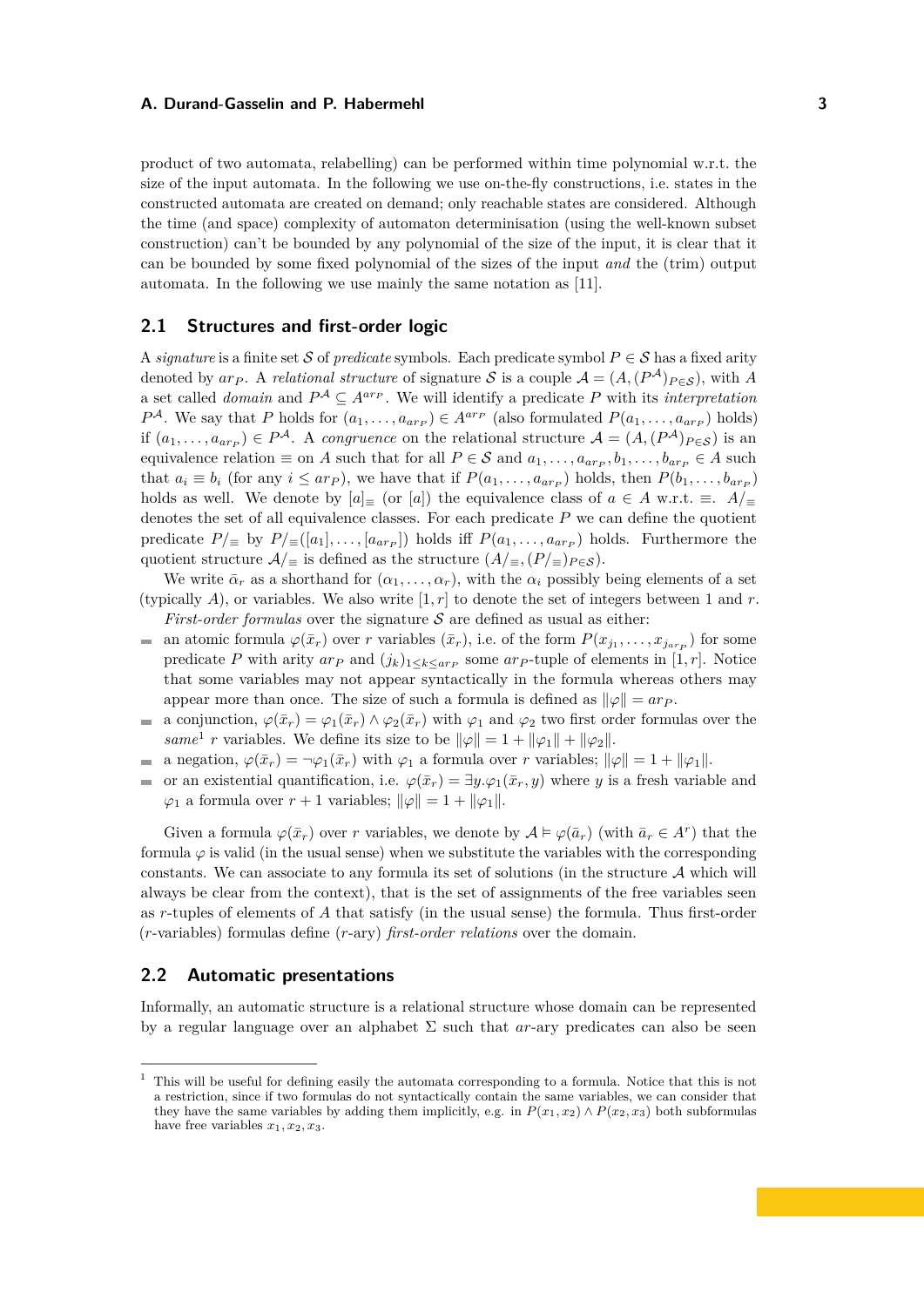as regular languages. We extend the representation of the domain as a regular language to a representation of any cartesian power of the domain as a regular language. As we can't represent a *k*-tuple of words of  $\Sigma^*$  with a word over the alphabet  $\Sigma^k$  —the *k* words do not necessarily have the same length— we pad the shorter words with an additional symbol  $\circ \notin \Sigma$ . We repeatedly add  $\circ$  at the beginning of the shorter words (rather than at the end as done usually) giving the *k* words the same length leading to the definition of (right-aligning) *convolution* of words: Let  $\bar{a}_k$  be a *k*-tuple of words in  $\Sigma^*$ . We write  $\langle \bar{a}_k \rangle$  for its convolution which is a word over the alphabet  $(\Sigma \cup {\{\diamond\}})^k \setminus {\{\diamond\}}^k$  (denoted by  $\hat{\Sigma}_k$ ). Its length is  $|\langle \bar{a}_k \rangle| = \max_i (|a_i|)$  where  $|a_i|$  denotes the length of  $a_i$  and its *j*-th letter (starting from 1) is  $(a_1[|a_1| - |\langle \bar{a}_k \rangle| + j], a_2[|a_2| - |\bar{a}_k| + j], \ldots, a_k[|a_k| - |\langle \bar{a}_k \rangle| + j])$  where  $a_i[|a_i| - |\langle \bar{a}_k \rangle| + j]$ denotes  $\diamond$ , if  $(|a_i| - |\langle \bar{a}_k \rangle| + j)$  is not strictly positive, and the  $(|a_i| - |\langle \bar{a}_k \rangle| + j)$ -th letter of  $a_i$ otherwise. For example, we have  $\langle bab, \epsilon, bc \rangle = (b, \diamond, \diamond)(a, \diamond, b)(b, \diamond, c)$ . Conversely, we define the operators  $(\cdot \downarrow_i)_{1 \leq i \leq k}$  and  $(\cdot \downarrow_i)_{1 \leq i \leq k}$  for words in  $\hat{\Sigma}_k^*$ .  $\cdot \downarrow_i$  is a monoïd morphism from  $\hat{\Sigma}_r^*$ to  $(\Sigma \cup {\{\diamond\}})^*$  projecting each letter of the word to its *i*-th component.  $w \Downarrow_i$  is defined as the greatest suffix of  $w \downarrow_i$  not starting with  $\diamond$ . We write  $\overline{w \Downarrow}_k$  as a shorthand for  $(w \Downarrow_1, \ldots, w \Downarrow_k)$ . The duality between convolution and  $\Downarrow$  is exhibited by the identity:  $\bar{a}_k = \langle \bar{a}_k \rangle \Downarrow_k$ .

**Definition 1.** An *r*-variable automaton *A* over  $\Sigma$  is a finite automaton over the alphabet  $\hat{\Sigma}_r$  such that  $L(A) \subseteq \{ \langle \overline{w}_r \rangle \mid \forall i \in [1, r], w_i \in \Sigma^* \}.$  It represents the *r*-ary relation  $R(A) = \{ w \Downarrow_k \mid w \in L(A) \}.$ 

Let us notice that provided letters of the alphabet  $\Sigma$  can be written within space logarithmic w.r.t.  $|\Sigma|$ , letters of  $\hat{\Sigma}_r$  can be written within space logarithmic w.r.t.  $|\hat{\Sigma}_r|$ . Thus most operations over *r*-variable automata will also be achieved within polynomial time.

**► Definition 2.** An *automatic presentation* is a tuple  $AP = (\Sigma, \mathcal{S}, A_D, A=,(A_P)_{P \in \mathcal{S}})$  where Σ is a finite alphabet, S is a signature,  $A_D$  is an automaton over  $\Sigma$ ,  $(A_P)_{P \in S}$  is a family of *ar*<sub>*P*</sub> -variable automata over  $\Sigma$  and  $A_{\equiv}$  is a 2-variable automaton over  $\Sigma$  such that  $R(A_{\equiv})$  is a congruence on the structure  $(L(A_D), (R(A_P))_{P \in S})$ .

An automatic presentation *AP* is called deterministic, if all its automata are deterministic. Its size  $||AP||$  is the space required to write all its automata. The structure *presented* by *AP* is the quotient  $\mathcal{A}(AP) = (L(A_D), (R(A_P))_{P \in \mathcal{S}})/_{R(A=)}$ . *AP* is *injective* if  $R(A=)$  is the identity relation. A relational structure is called *automatically presentable* (or automatic) if there is an automatic presentation isomorphic to it. The element  $[w]_{R(A-)}$  with  $w \in L(A_D)$ of the structure  $\mathcal{A}(AP)$  is denoted by [*w*]. Given  $u \in \hat{\Sigma}_r^*$  a convolution of *r* words in  $\Sigma^*$  we say that *u* represents  $([u \Downarrow_1], \ldots, [u \Downarrow_r])$ .

### **2.3 Automata-based model-checking**

We are interested in the following problem.

**► Definition 3.** The model-checking problem for a relational structure  $A = (A, (P)_{P \in S})$ over a signature S and a first-order sentence  $\varphi$  over the same S is to decide whether  $\mathcal{A} \models \varphi$ .

For automatic structures, this problem has been shown decidable using the following theorem [\[7,](#page-11-2) [8\]](#page-11-3). It provides also a way to get a representation of all solutions of a formula.

<span id="page-3-0"></span>**► Theorem 4.** Given an automatic presentation  $AP = (\Sigma, \mathcal{S}, A_D, A_{\Xi}, (A_P)_{P \in \mathcal{S}})$  and a *first-order formula*  $\varphi$  *over* S *with r free variables one can build an r*-variable automaton  $A_{\varphi}$  $over \Sigma$  *such that*  $R(A_{\varphi}) = \{(w_1, \ldots, w_r) \in L(A_D)^r \mid A(AP) \models \varphi([w_1], \ldots, [w_r])\}.$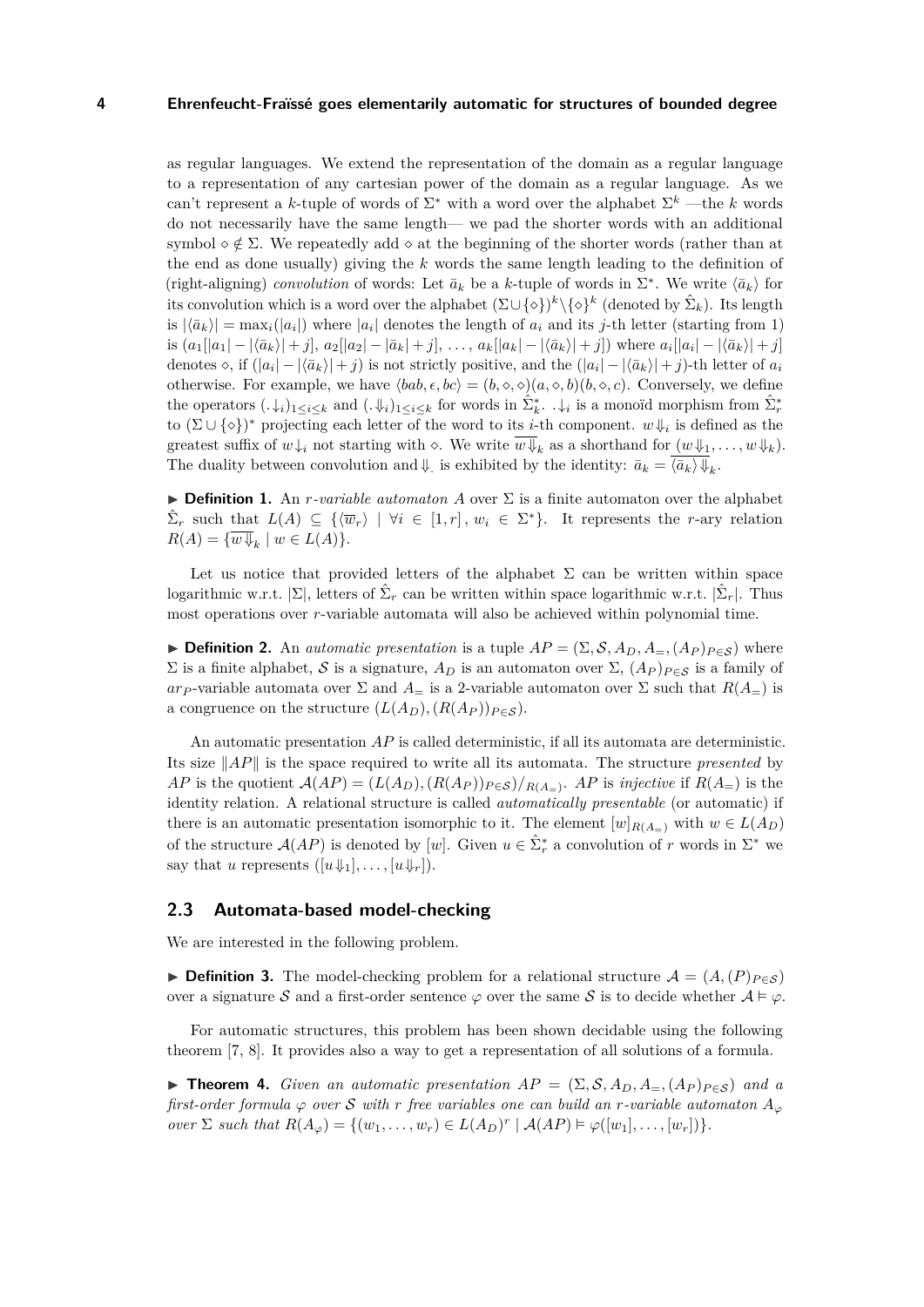In Section [3](#page-5-0) we study the complexity of the automaton construction, i.e. the size of the automaton  $A_{\varphi}$  corresponding to a formula  $\varphi$  as well as the time needed to construct it. This in turn gives complexity bounds for the model-checking problem. We first give here a detailed description of the automaton construction. We consider *deterministic* automatic presentations. Given a formula  $\varphi$  (with r free variables) we have to build an automaton that distinguishes vectors of elements of the domain whose representatives satisfy the formula from those that don't. Intuitively, it is straightforward to build such automata inductively. We first give the construction of the *r*-variable minimal automaton  $A_{D^r}$  that accepts exactly all convolutions of words in  $L(A_D)$ . We will ensure we only build automata which reject any word not representing a convolution of words in  $L(A_D)$  by product with  $A_{D^r}$ .

To construct  $A_{D^r}$  we build an automaton accepting  $\diamond^* L(A_D)$  denoted by  $A'_D = (\Sigma \cup$  $\{\diamond\}, Q'_D, q_0, F, \delta\}$  which has just one more state than  $A_D$ . Then we construct  $A'_{D^r}$  =  $(\hat{\Sigma}_r, Q_{D^r}, q'_0, F', \delta_r)$  on-the-fly as follows:  $Q_{D^r}$  is the subset of  $(Q'_D)^r$  reached by the on-thefly construction,  $q'_0 = (q_0, \ldots, q_0)$ ,  $F' = F^r$  and  $\delta_r$  is defined as: let  $q'_i = \delta(q_i, a_i)$  for all *i*, then  $\delta_r((q_1,\ldots,q_r),\bar{a}_r) = (q'_1,\ldots,q'_r)$ . Finally,  $A_{D^r}$  is obtained by minimising  $A'_{D^r}$ . It is clear that the time to build this minimal automaton is bounded by some polynomial of  $||AP||^r$ : indeed as  $||AP||$  is greater than both  $|\Sigma|$  and the number of states in  $A_D$ ,  $||AP||^r$  is greater than the number of states of  $A'_{D^r}$  and the size of its alphabet. Remark that the fact that  $A_{D^r}$  is minimal is needed later in Section [3.](#page-5-0)

We now detail an inductive (on the structure of the formula) construction of the *r*-variable automaton accepting representatives of solutions of some formula  $\varphi$  with  $r$  free variables.

Let's start by the **case of atomic formulas**, i.e. of the form  $\varphi(\bar{x}_r) = P(x_{j_1}, \ldots, x_{j_{ar}})$ with *P* a predicate of S with arity *ar*, and the  $(j_k)_{1\leq k\leq ar}$  a tuple of *ar* integers in [1, *r*]. The construction of the *r*-variable automaton  $A_{P(x_{j_1},...,x_{j_{ar}})}$  is performed in two steps: first we build  $A'_{P(x_{j_1},...,x_{j_{ar}})}$  which within words corresponding to a convolution of words in  $L(A_D)$ accepts only those satisfying  $P(x_{j_1},...,x_{j_{ar}})$ . As we introduce extra tracks for variables not appearing in  $P(x_{j_1},...,x_{j_{ar}})$ , this automaton may accept words that are not convolutions of words in  $L(A_D)$ . Therefore we build  $A_{P(x_{j_1},...,x_{j_{ar}})}$  as the minimal automaton accepting the intersection of languages of  $A'_{P(x_{j_1},...,x_{j_{ar}})}$  and  $A_{D^r}$ . Let  $A_P = (\hat{\Sigma}_{ar}, Q_P, q_0, F_P, \delta_P)$ , then  $A'_{P(x_{j_1},...,x_{j_{ar}})} = (\hat{\Sigma}_r, Q_P, q_0, F_P, \delta')$  where  $\delta'$  is given as follows: for all  $q \in Q_P$  and  $(l_1, \ldots, l_r) \in \hat{\Sigma}_r$ ,  $\delta'(q, (l_1, \ldots, l_r)) = q_0$  if for all  $k \leq r$ ,  $l_{j_k} = \infty$  and  $\delta'(q, (l_1, \ldots, l_r)) = q'$ , if  $\delta_P(q, (l_{j_1}, \ldots, l_{j_{ar}})) = q'$ . Then we obtain  $A_{P(x_{j_1}, \ldots, x_{j_{ar}})}$  by minimising the product of  $A'_{P(x_{j_1},...,x_{j_{ar}})}$  and  $A_{D^r}$ . It is clear that the time required to build  $A_{P(x_{j_1},...,x_{j_{ar}})}$  is also bounded by some polynomial of  $||AP||^r$ . Having a minimal automaton is needed in section [3.](#page-5-0)

**The case of negation** is closely related to automaton complementation which is simple for deterministic automata which we use. But a word in  $\hat{\Sigma}_r^*$  is neither necessarily a convolution of words of  $L(A_D)$ , nor a convolution of words in  $\Sigma^*$ . Therefore the automaton for  $\neg \psi$  is built from the complement of the automaton for  $\psi$ , followed by an on-the-fly product with  $A_{D^r}$ . Notice that we don't minimise this automaton; our results on complexity will still hold.

**The case of conjunction** is straightforward thanks to the fact that the free variables of the two formulas must be the same. The automaton is built as an on-the-fly product. We also do not need to minimise this inductively generated automaton.

**The last case** is  $\varphi = \exists y \cdot \psi(\bar{x}_r, y)$ . By induction (as  $\psi$  is a subformula of  $\varphi$ ) we build the  $(r + 1)$ -variable automaton  $A_{\psi} = (\hat{\Sigma}_{r+1}, Q_{\psi}, q_0, F_{\psi}, \delta_{\psi})$ . We assume that the track corresponding to variable *y* in  $A_{\psi}$  is the  $(r+1)$ -th (other cases are the same). We define from the  $(r + 1)$ -variable automaton  $A_{\psi}$  by projection a *non-deterministic r*-variable automaton  $A'_{\varphi}$  that accepts representatives of solutions of  $\varphi$ .  $A'_{\varphi} = (\hat{\Sigma}_r, Q_{\varphi}, Q_0, F_{\varphi}, \delta_{\varphi})$  is built as follows:  $Q_{\varphi} = Q_{\psi}$ , the set of initial states  $Q_0$  is the set of states reachable in  $A_{\psi}$  from  $q_0$  by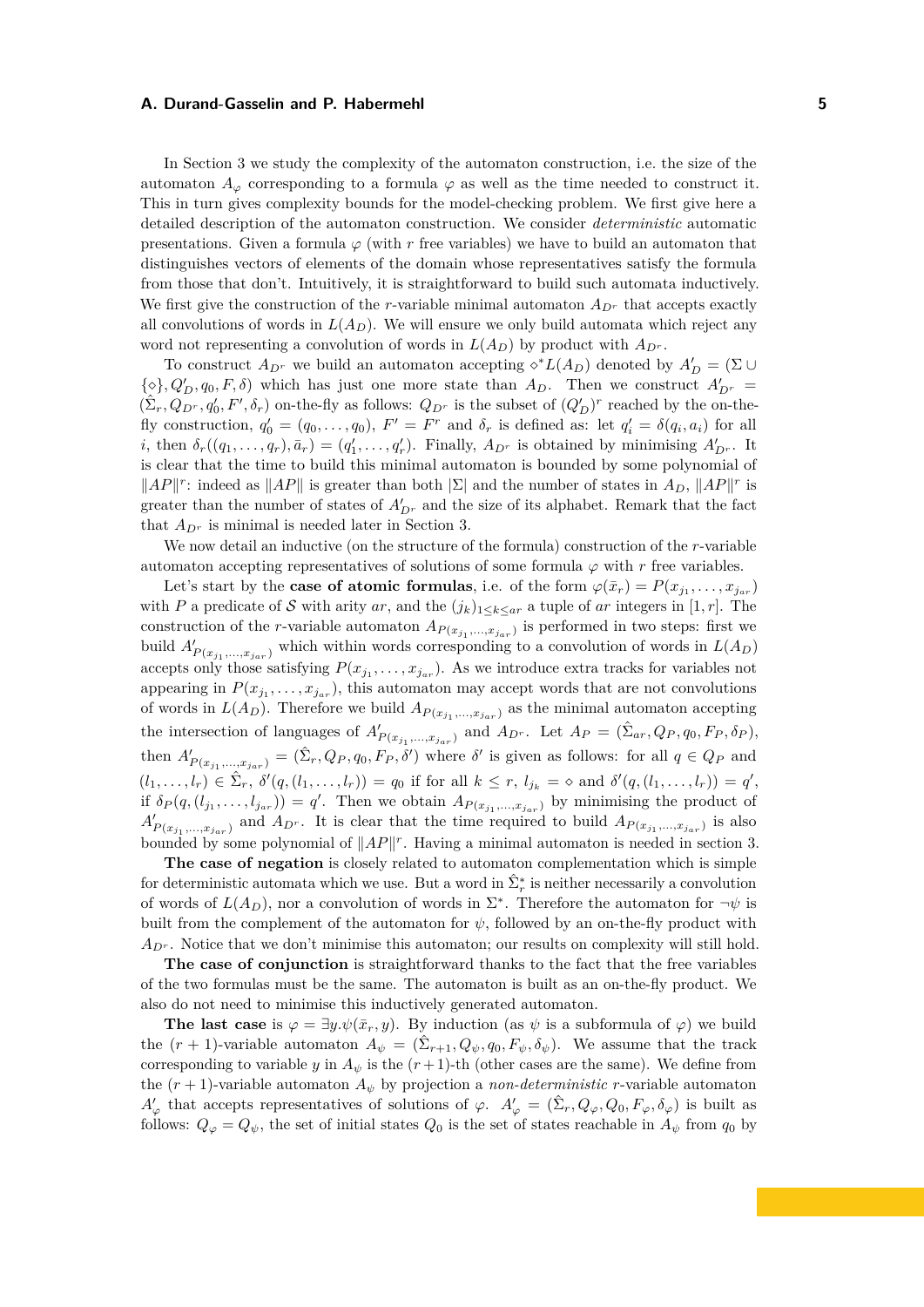transitions labelled in  $\{\diamond\}^r \times \Sigma$ ,  $F_\varphi = F_\psi$  and  $\delta_\varphi(q, a) = \{q' \mid \exists b \in \Sigma \cup \{\diamond\} . \delta_\psi(q, (a, b)) = q'\}.$ 

We show the correctness of our construction. First we show that any word accepted by  $A'_{\varphi}$  is a convolution of words representing a solution of  $\varphi$ . Consider a word *u* that is accepted by  $A'_{\varphi}$  (see Fig. [1\)](#page-7-0). Then there is an accepting run of *u*. Denote by  $q_1$  the first state of the run (which is an initial state of  $A'_{\varphi}$ ) and by  $q_2$  the last state of the run ( $q_2 \in F_{\psi}$ ). From this run we can get a word  $w' \in \hat{\Sigma}_{r+1}^*$  (with  $w' \downarrow_i = u \downarrow_i$  for any  $i \leq r$ ) reaching  $q_2$  from  $q_1$  in  $A_{\psi}$ . By definition of the initial states of  $A'_{\varphi}$ , there is a word *w*<sup>n</sup> in  $({\{\diamond\}}^r \times \Sigma)^*$  such that *w*<sup>n</sup> reaches  $q_1$  from  $q_0$  in  $A_{\psi}$ . Thus  $w''w'$  is accepted by  $A_{\psi}$ , which means it is a convolution of  $r+1$  words in  $L(A_D)$ , so for any  $i \leq r+1$ ,  $(w''w')\psi_i \in L(A_D)$ . By definition of w' and w'',  $(w''w')\psi_i = u\psi_i$  for any  $i \leq r$  meaning *u* is a convolution of *r* words all in  $L(A_D)$ . We know that  $([[w''w')\Downarrow_i])_{i\leq r+1}$  satisfies  $\psi$ , so  $([w''w'\Downarrow_i])_{i\leq r} = ([u\Downarrow_i])_{i\leq r}$  satisfies  $\exists y.\psi(\bar{x}_r, y)$ . Thus *u* is a convolution of words in  $L(A_D)$  that represent a solution of  $\varphi$ . We now show that  $A'_\varphi$ accepts any convolution of words in  $L(A_D)$  that represent a solution of  $\varphi$ . Consider a solution of  $\varphi$  and take a representation *u*. There must exist a word  $w'$  such that the convolution of *u* and *w*<sup>'</sup> is accepted by  $A_{\psi}$ . Then *u* is also accepted by  $A'_{\varphi}$ . That concludes the proof of correctness of the construction of  $A'_{\varphi}$  an automaton accepting solutions of  $\varphi$ .

Finally we get  $A_{\varphi}$  by determinising  $A'_{\varphi}$  using the standard on-the-fly subset construction. Though in practice one can minimise this automaton, our complexity results still hold even if we don't.

# <span id="page-5-0"></span>**3 Ehrenfeucht-Fraïssé relations for automata**

Ehrenfeucht-Fraïssé equivalence relations are a general tool to establish upper and lower bounds on the complexity of the first-order theory over relational structures. They have been used for example extensively by Ferrante and Rackoff [\[5\]](#page-11-8) to give some upper bounds for the decision procedure of several first-order logics. Let  $A$  be a relational structure with domain *A*. A set of Ehrenfeucht-Fraïssé equivalence relations for  $\mathcal{A}$  is a ( $\mathbb{N}^2$ -indexed) family of relations  $(E_m^r)_{m \in \mathbb{N}, r \in \mathbb{N}}$  over  $A^r$  such that:

 $\bar{a}_r E_0^r \bar{b}_r$  iff for any quantifier-free formula  $\varphi$  over *r* free variables:  $\mathcal{A} \models \varphi(\bar{a}_r)$  iff  $\mathcal{A} \models \varphi(\bar{b}_r)$ Let  $\bar{a}_r E_{m+1}^r \bar{b}_r$ , then  $\forall a_{r+1} \in A$ ,  $\exists b_{r+1} \in A$  such that  $(\bar{a}_r, a_{r+1}) E_m^{r+1}(\bar{b}_r, b_{r+1})$ .

As a result any first-order formula with *r* free variables and quantifier-depth at most *m* cannot distinguish between tuples in the same  $E_m^r$  equivalence class. In [\[5\]](#page-11-8) it is shown that in a first-order formula for several logics like Presburger Arithmetic quantifiers ranging over all elements of the domain can be restricted to finite subsets, hence obtaining space-constrained non-deterministic algorithms that exhaustively check the validity of these formulas with restricted quantification. The complexity of the decision procedures in [\[5\]](#page-11-8) is closely related to that of deciding whether a predicate holds (usually simple) and the space required to enumerate these finite subsets, which depends on the size of the candidate  $b_{r+1}$ .

As we work on automatic presentations, the domain is a language and tuples of elements of the domain can also be seen as words. Thus we can consider the family of Ehrenfeucht-Fraïssé relations as a family of relations over languages and also impose that these relations are right-congruences allowing to relate equivalence classes with states of an automaton. This idea was used first by Ladner [\[12\]](#page-11-11), working on monadic second-order and first-order logics on words, to deduce from the finiteness of the index the possibility to build a finite automaton. Recently Klaedtke [\[10\]](#page-11-4) and then Eisinger [\[3\]](#page-11-5) used this idea to give upper bounds on the size of automata for some (*ω*-)automatic structures. Our theorem below, not only bounds the size of automata but also allows us to establish an upper bound for the (time) complexity of the inductive construction of an *r*-variable automaton accepting solutions of a first-order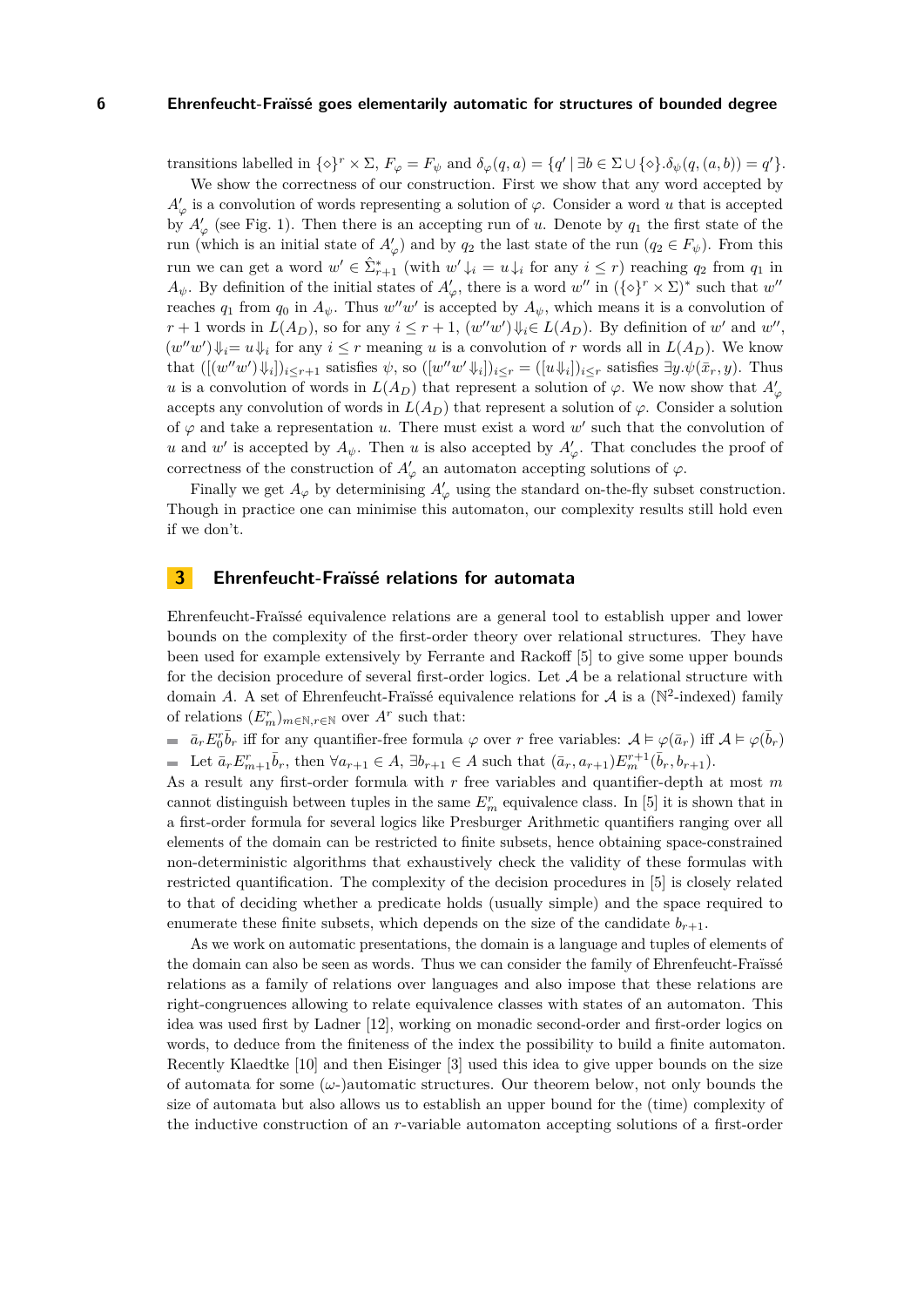formula. This is possible since we can show that all automata inductively constructed satisfy the property that two words in the same equivalence class lead to the same state.

<span id="page-6-0"></span>**► Theorem 5.** *Let*  $AP = (\Sigma, \mathcal{S}, A_D, A=,(A_P)_{P \in \mathcal{S}})$  *be a deterministic automatic presentation*  $\hat{E}_m^r$  *a family of binary symmetric reflexive transitive relations over*  $\hat{\Sigma}_r^*$  *such that:* **1.** For any *m*, words of  $\hat{\Sigma}_r^*$  that do not represent a convolution of words in  $\Sigma^*$  are alone in

- *a* same  $E_m^r$  equivalence class. The empty-word,  $\epsilon$ , is alone in its  $E_m^r$  equivalence class.
- **2.** Let  $uE_0^r v$ , if *u* is a convolution of *r* words in  $L(A_D)$  then so is *v* and the *r*-tuples *represented by u and v satisfy the same atomic formulas in the structure presented by AP.*
- **3.** *(back-and-forth) If u is a convolution of r words in*  $\Sigma^*$  *and*  $uE_{m+1}^r v$ *, then for any*  $u_{r+1} \in \Sigma^*$ , there exists  $v_{r+1} \in \Sigma^*$  such that  $\langle \overline{u} \overline{\psi}_r, u_{r+1} \rangle E_m^{r+1} \langle \overline{v} \overline{\psi}_r, v_{r+1} \rangle$ .
- 4. The  $E_m^r$  are **right-congruence** relations:  $uE_m^r v$  implies  $\forall w \in \hat{\Sigma}_r^*$ ,  $uwE_m^r vw$ .
- **5.** The **index** of  $E_m^r$  is **bounded** by  $f(m+r)$ , for some function  $f$ .

*Then the following holds: For any first-order formula*  $\varphi$  *over* S *with quantifier depth at most m and r free variables, the inductive construction of a deterministic r-variable automaton for*  $\varphi$  *builds an automaton with at most*  $f(m+r)$  *states and can be done within time bounded by*  $c_1 ||\varphi|| \left( ||AP||^{m+r} f(m+r) \right)^{c_2}$  *for some constants*  $c_1$  *and*  $c_2$ *.* 

**Proof.** We first remark that hypothesis 2 can be generalised to: for any  $m$ , if  $uE_m^r v$  and  $u$ is a convolution of *r* words in  $L(A_D)$ , then so is *v* and the *r*-tuples represented by *u* and *v* satisfy the same atomic formulas (and even the same *r*-variables formulas with quantifier depth at most *m*). We show that by applying *m* times hypothesis 3 (with a valid  $u_{r+1}$ ), and then discarding the *m* new components.

The proof is by structural induction over formulas *ϕ*. Each formula has some quantifier depth *m* and some number *r* of free variables. The bound on the number of states is shown by proving inductively that any two words in  $\hat{\Sigma}_r^*$  in the same  $E_m^r$  equivalence class reach the same state in the constructed automaton. Hence the number of states of these automata is bounded by  $f(m + r)$ . We choose the constants  $c_1$  and  $c_2$  as the maximum of the constants needed to bound the construction of the automata below. Sizes of automata are always bounded by a fixed polynomial of  $||AP||^{m+r} f(m + r)$ , since the alphabet is bounded by  $||AP||^{m+r}$ , and the number of states by  $f(m+r)$ .

We start with the **case of atomic formulas**, i.e.  $\varphi$  is of the form  $P(x_{j_1}, \ldots, x_{j_r})$  where *P* is a predicate with arity *ar* and  $(j_k)_{1 \leq k \leq ar}$  a family of *ar* integers in [1, *r*].  $A_{P(x_{j_1},...,x_{j_r})}$  is built as a minimal automaton. If  $u$  and  $v$  are  $E_m^r$  equivalent, according to hypothesis 4, for any  $w \in \hat{\Sigma}_r^*$ ,  $uwE_m^rvw$ . Thus with generalised hypothesis 2, this means that  $uw$  represents a solution of  $P(x_{j_1},...,x_{j_r})$  iff vw does, so  $uw \in L(A_{P(x_{j_1},...,x_{j_r})})$  iff  $vw \in L(A_{P(x_{j_1},...,x_{j_r})})$ . The Myhill-Nerode theorem allows us to conclude that *u* and *v* reach the same state in  $A_{P(x_{j_1},...,x_{j_r})}$  as it is minimal. The time to build this automaton is bounded by a fixed polynomial of  $||AP||^r$ .

**The case of negation** is  $\varphi = \neg \psi$ .  $A_{\varphi}$  is built as a product automaton between the complement of  $A_{\psi}$  and  $A_{D^{r}}$ . Let  $u, v \in \hat{\Sigma}_{r}^{*}$  with  $uE_{m}^{r}v$ . Hypothesis 4 implies that for any  $w \in \hat{\Sigma}_r^*$ ,  $uwE_m^rvw$ ; according to generalised hypothesis 2 this implies that *uw* is a convolution of words in  $L(A_D)$  (and thus  $uw \in L(A_{D^r})$ ) iff *vw* also is. As  $A_{D^r}$  is minimal by construction, the Myhill-Nerode theorem ensures that *u* and *v* reach the same state in  $A_{D^r}$ . As *u* and *v* reach the same state in  $A_{\psi}$  by induction hypothesis, they also reach the same state in the corresponding product automaton, which therefore has at most  $f(m + r)$  states. By induction hypothesis, it takes time less than  $c_1(\|\varphi\| - 1)(\|AP\|^{m+r} f(m+r))^{c_2}$  to build  $A_{\psi}$ .  $A_{\psi}$  has at most  $f(m+r)$  states, and an alphabet of size smaller than  $||AP||^r$ . Thus any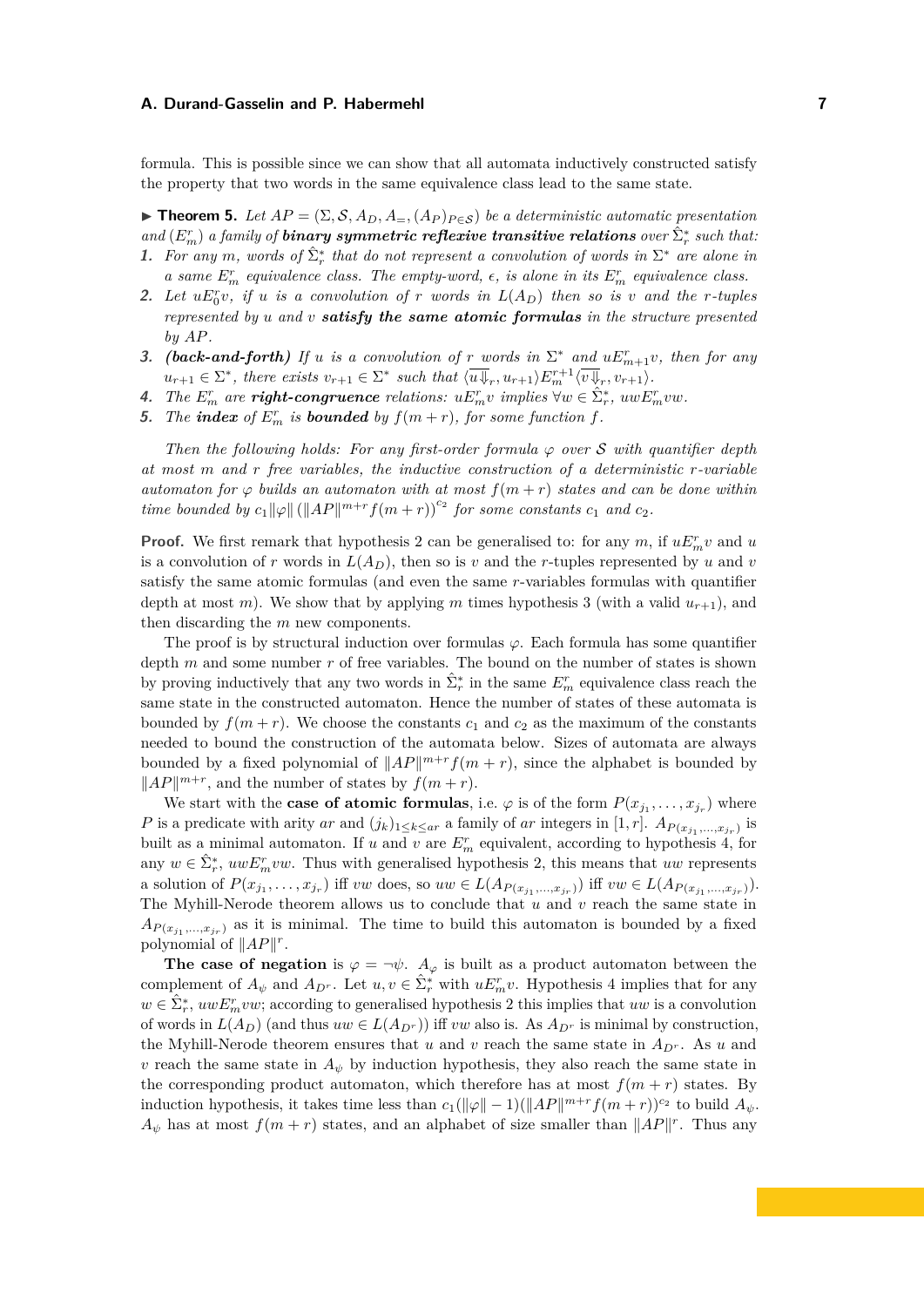<span id="page-7-0"></span>

**Figure 1** Getting a word  $w''w' \in \hat{\Sigma}_{r+1}^*$  reaching  $q_2$  in  $A_{\psi}$  from  $u \in \hat{\Sigma}_r^*$  reaching  $q_2$  from  $q_1$  in  $A_{\varphi}$ .

manipulation over  $A_{\psi}$  will take time less than a fixed polynomial of  $||AP||^{m+r} f(m+r)$ , this includes its complementation and product with  $A_{D^r}$ .

**The case of conjunction** is  $\varphi = \varphi_1 \wedge \varphi_2$ . By induction hypothesis,  $uE_m^r v$  implies that *u* and *v* reach the same state in  $A_{\varphi_1}$  and in  $A_{\varphi_2}$ , hence they will reach the same state in the product automaton (we don't even need to minimise  $A_{\varphi}$  to ensure this property). The time upper bound also holds as it takes total time less than  $c_1(\|\varphi\| - 1)(\|AP\|^{m+r}f(m+r))^{c_2}$  to build both  $A_{\varphi_1}$  and  $A_{\varphi_2}$  whose sizes are bounded by a fixed polynomial of  $||AP||^{m+r} f(m+r)$ , hence it takes a total time less than  $c_1\|\varphi\|(\|AP\|^{m+r}f(m+r))^{c_2}$  to build  $A_\varphi$ .

The last case is  $\varphi = \exists y \cdot \psi(\bar{x}_r, y)$ , where  $\psi$  has  $r + 1$  free variables and quantifierdepth at most  $m-1$ . Its automaton  $A_{\psi} = (Q_{\psi}, q_0, F_{\psi}, \delta_{\psi})$  is inductively built within time  $c_1(\|\varphi\| - 1)(\|AP\|^{m+r} f(m+r))^{c_2}$ . We assume that the track corresponding to the variable *y* in  $A_{\psi}$  is the  $(r+1)$ -th. Let  $A'_{\varphi} = (\hat{\Sigma}_r, Q_{\varphi}, Q_0, F_{\varphi}, \delta_{\varphi})$  be the (non-deterministic) automaton as constructed in Section [2.3.](#page-3-0) We denote  $q_s$  the state of  $A_{\psi}$  reached by all words that are not convolutions of words in  $\Sigma^*$ . Let  $uE^r_m v$ . We show that *u* and *v* reach the same set of states in  $A'_{\varphi}$ . There are three cases: (1) *u* is not a convolution of words in  $\Sigma^*$ . Then nor is *v* and they obviously only reach the state  $q_s$  in  $A'_\varphi$ . (2)  $u = \epsilon$ , then  $v = \epsilon$  and *u* and *v* are equal and clearly reach the same states. (3)  $u \neq \epsilon$  (then  $v \neq \epsilon$ ) and *u* is a convolution of words in  $\Sigma^*$  (then so is *v*). This first implies that both *u* and *v* can reach  $q_s$  in  $A'_\varphi$  as (for any  $a \in \Sigma$ )  $\langle \overline{u} \overline{\psi}_r, a \overline{\diamond} \rangle$  and  $\langle \overline{u} \overline{\psi}_r, a \overline{\diamond} \rangle$  are not convolutions of words in  $\Sigma^*$  so they both reach  $q_s$  in  $A_{\psi}$ . Assume now that *u* reaches a state  $q_2 \neq q_s$  from  $q_1$  (as depicted in Fig. [1\)](#page-7-0). We can deduce *w*' and *w*<sup>"</sup>, such that  $w'' \in (\{\diamond\}^r \times \Sigma)^*$  and for all  $i \leq r$ ,  $w' \downarrow_i = u \downarrow_i$ , and  $w''w'$  reaches  $q_2$  from  $q_0$  in  $A_{\psi}$ . As  $w''w'$  does not reach  $q_s$  (in  $A_{\psi}$ ), it is a convolution of words in Σ<sup>\*</sup> (induction hypothesis and hypothesis 1). Notice that  $w''w'$  is the convolution of  $(w \Downarrow_i)_{1 \leq i \leq r}$  and  $(w''w') \Downarrow_{r+1}$ . According to hypothesis 3, there is a word  $v' \in \Sigma^*$  such that  $\langle v\overline{\psi}_r, v'\rangle$  (the convolution of the  $(v\overline{\psi}_i)_{1\leq i\leq r}$  and  $v'$ ) is  $E^{r+1}_{m-1}$  equivalent to  $w''w'$ . According to the induction hypothesis this implies  $w''w'$  and  $\langle v\overline{\psi}_r, v'\rangle$  reach the same state in  $A_{\psi}$ , so there is a word reaching  $q_2$  in  $A_{\psi}$  that is a convolution of the  $(v\Downarrow_i)_{1\leq i\leq r}$  with another word in  $\Sigma^*$ , which means that *v* can also reach  $q_2$  in  $A'_\varphi$ .

We have shown that any  $u, v \in \hat{\Sigma}_r^*$  with  $uE_n^r v$  reach the same set of states in  $A'_\varphi$ , hence by definition of the subset construction, they reach the same state in  $A_{\varphi}$ . Thus,  $A_{\psi}$ ,  $A'_{\varphi}$  and  $A_{\varphi}$  each have at most  $f(m+r)$  states over an alphabet bounded by  $||AP||^{m+r}$  and it takes time polynomial w.r.t. the size of these automata to build  $A_{\varphi}$  from  $A_{\psi}$ , thus within time  $c_1(\|AP\|^{m+r}f(m+r))^{c_2}$ . That concludes the induction.

Notice that we don't need to minimise any inductively-generated automaton during the construction. Furthermore remark that our approach only uses Ehrenfeucht-Fraïssé relations to prove an upper bound of the complexity of the automata construction (which might be much more efficient in particular cases), whereas Ferrante and Rackoff [\[5\]](#page-11-8) need these relations to devise decision procedures.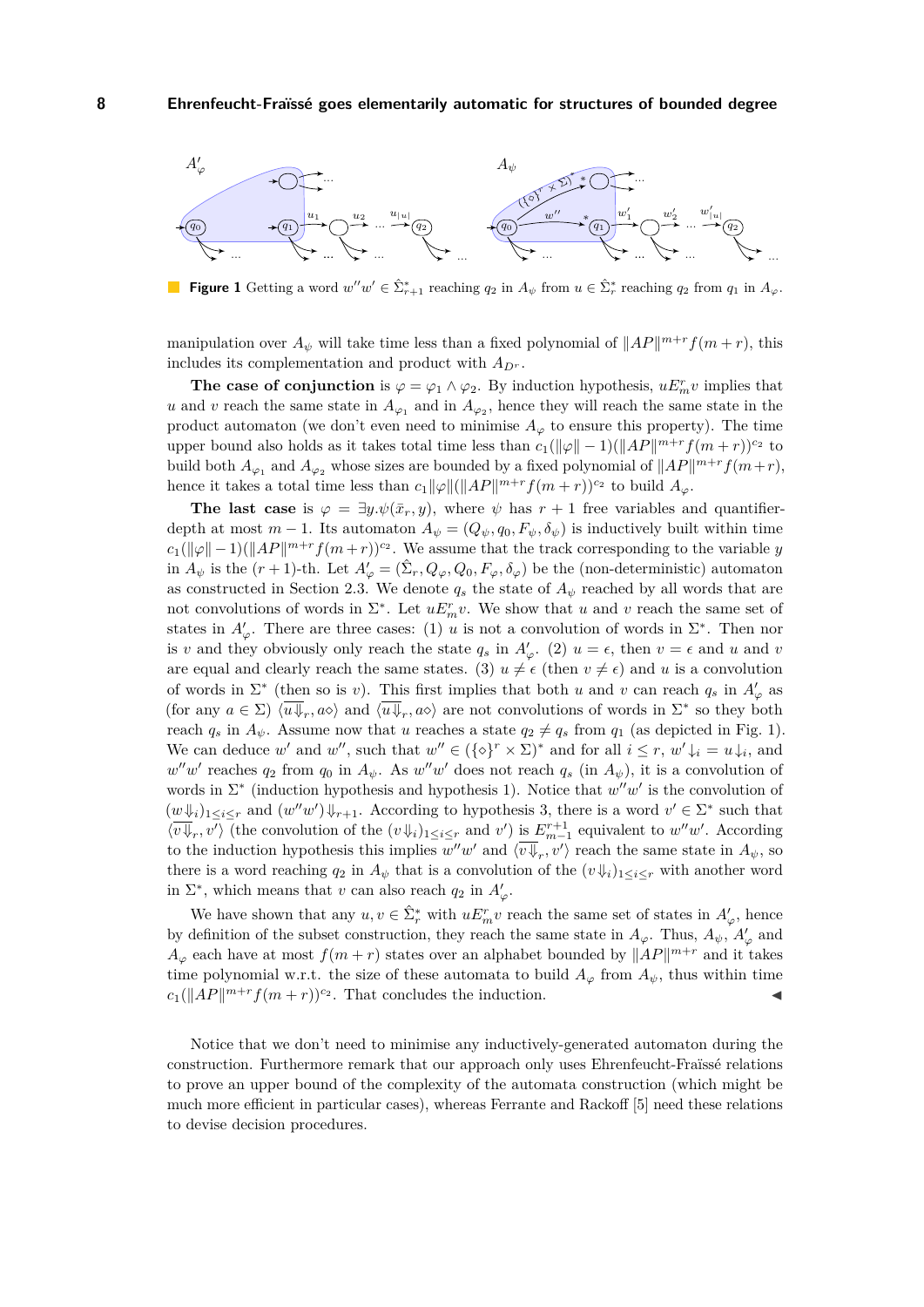### **4 Automata construction for structures of bounded degree**

Automatic structures of bounded degree are structures whose uniform model-checking problem is known to be elementary [\[11\]](#page-11-9). Informally, a structure has bounded degree if there is a finite upper bound on the number of elements any element of the domain can be in relation with. We first formally define the necessary notions. The *Gaifman-graph*  $G(A)$  of a relational structure  $\mathcal{A} = (A, (P)_{P \in \mathcal{S}})$  is the graph  $G(\mathcal{A}) = (A, \{(a, b) \in A \times A \mid \exists P \in \mathcal{S} \exists i, j \in \exists \bar{a}_{arp} \in \mathcal{S} \}$  $A^{a r}$ <sup>*P*</sup>  $a_i = a, a_j = b$ , and  $P(\bar{a}_{a r}$ <sup>*P*</sup> holds<sup>}</sup>). A structure has *bounded degree* if its Gaifmangraph has bounded degree, i.e. there exist a constant  $\delta$  such that every node of the graph is adjacent to at most  $\delta$  other nodes. The minimal such  $\delta$  is called the *degree* of A. An automatic presentation  $AP$  is of bounded degree, if  $A(AP)$  is of bounded degree. Then, the degree of  $AP$  is the same as the degree of  $A(AP)$ . The following proposition is from [\[11\]](#page-11-9).

<span id="page-8-0"></span>I **Proposition 6.** *Let AP be an automatic presentation of bounded degree. Its degree is bounded by*  $2^{2^{\Vert A P \Vert}}$  *for some constant c. If AP is injective, then its degree is bounded by*  $2^{\|AP\|^c}$  for some constant  $c$ *.* 

The following theorem is an application of Theorem [5.](#page-6-0)

<span id="page-8-2"></span>**I Theorem 7.** The construction of the automaton for injective deterministic automatic *structures AP with bounded degree leads to an automaton whose size is bounded by*  $f(m+r)$  =  $2^{2^{3^m+r+c_3.\|AP\|+2}}$ *within time*  $c_1 \|\varphi\| (\|AP\|^{m+r} f(m+r))^{c_2}$  *for some constants*  $c_1, c_2$  *and*  $c_3$ *independent of AP.*

To prove the theorem we have to give Ehrenfeucht-Fraïssé relations satisfying the hypotheses of Theorem [5.](#page-6-0) Let us fix for the rest of this section an injective deterministic automatic presentation  $AP = (\Sigma, \mathcal{S}, A_D, A_{\Xi}, (A_P)_{P \in \mathcal{S}})$  of bounded degree  $\delta$ . Thanks to Proposition [6](#page-8-0) we know that  $\delta \leq 2^{\|AP\|^c}$ . We can furthermore assume that the automata are minimal. Let  $Q_D$  be the set of states of  $A_D$  and  $Q_P$  the set of states of each  $A_P$ . We denote  $a r_P$  the arity of each predicate *P*, and  $ar_M = \max_{P \in S} ar_P$ .

Using  $A(AP)$  we define a structure  $A(AP)_{sat}$ , for which it will be easier to express Ehrenfeucht-Fraïssé relations satisfying all the hypotheses of Theorem [5.](#page-6-0) For example, to show right-congruence it will be necessary to be able to distinguish words leading to different states in the automata of *AP*.

 $\mathcal{A}(AP)_{sat}$  is defined as the structure  $(\Sigma^*, (P)_{P \in \mathcal{S}'})$  with the following predicates in the signature  $\mathcal{S}'$ : an "empty-word" monadic predicate denoted  $P_{\epsilon}$  which holds exactly for the empty word, a monadic predicate  $P_{D,q}$  for each state  $q \in Q_D$  holding exactly for words that reach *q* in  $A_D$  and a predicate  $P_{P,q}$  with arity *r* for each predicate *P* with arity *r* and each state  $q \in Q_P$  that is not a sink state (i.e. with empty residual).  $P_{P,q}$  holds exactly for *r*-tuples whose convolution reaches *q* in *A<sup>P</sup>* .

# <span id="page-8-1"></span>► **Lemma 8.** *The degree of the structure*  $\mathcal{A}(AP)_{sat}$  *is bounded by*  $\delta' = \delta \sum_{P \in \mathcal{S}} ((|Q_P| - 1) a r_P^2)$ *.*

We prove this by contradiction: if *x* is in relation with too many words in  $A(AP)_{sat}$ , too many *ar<sup>P</sup>* -tuples containing *x* reach a state in *A<sup>P</sup>* from which a final state can be reached. From this, we can deduce a word of  $L(A_D)$  in relation with more than  $\delta$  words in  $A(AP)$ .

Before we define the Ehrenfeucht-Fraïssé relations we need the following definitions:

**Definition 9.** For a relational structure B with domain B the Gaifman metric  $d_B(b_1, b_2)$ for  $b_1, b_2 \in B$  is the distance between  $b_1$  and  $b_2$  in  $G(\mathcal{B})$ , that is the length of the shortest path connecting  $b_1$  and  $b_2$  in  $G(\mathcal{B})$  (or  $+\infty$  if  $b_1$  and  $b_2$  don't belong to the same connected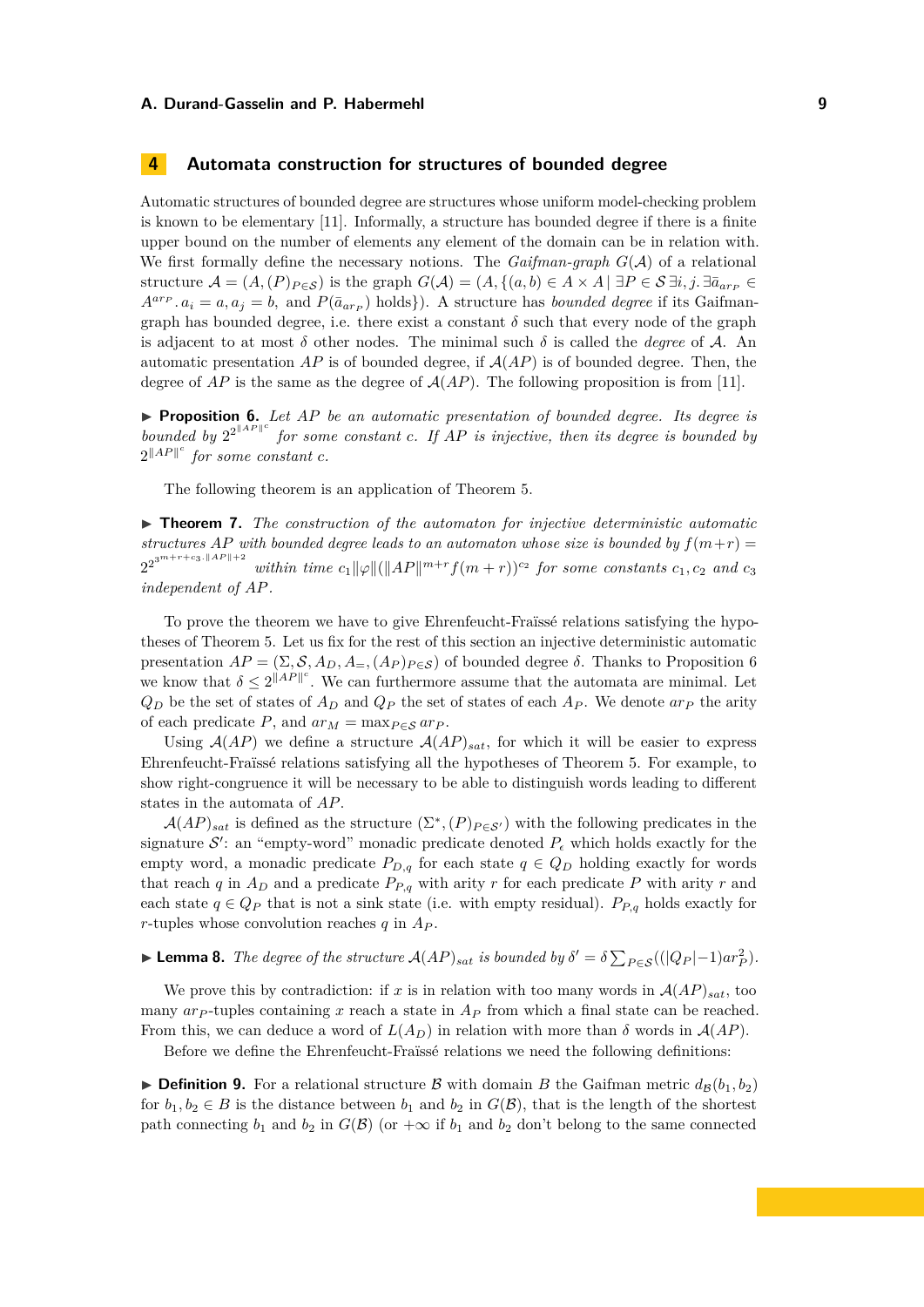component). The B-sphere of radius  $d \in \mathbb{N}$  around  $b \in B$  denoted by  $S_B(b, d)$  is defined as the set  $\{b' \in B \mid d_{\mathcal{B}}(b, b') \leq d\}$ . We extend the notion of sphere around a point to spheres around *r* points, we call that the B-neighbourhood of radius *d* around  $\overline{b}_r$ : for  $\overline{b}_r \in B^r$  and  $d \in \mathbb{N}, \, \mathcal{N}_{\mathcal{B}}^{r}(\bar{b}_{r}, d) = \bigcup_{1 \leq i \leq r} \mathcal{S}_{\mathcal{B}}(b_{i}, d).$  Finally, a  $\mathcal{B}$ -isomorphism  $\xi$  from  $B_{1} \subseteq B$  to  $B_{2} \subseteq B$  is a bijection that maps  $B_1$  to  $B_2$  such that for any predicate P of B with arity  $ar_p$ , and any ar<sub>P</sub>-tuple  $\bar{b}_{ar_p}$  of  $B_1$ ,  $P(b_1, \ldots, b_{ar_p})$  holds iff  $P(\xi(b_1), \ldots, \xi(b_{ar_p}))$  holds. We will say that *B*<sub>1</sub> and *B*<sub>2</sub> are *B*-isomorphic and write  $B_1 \stackrel{\xi}{\simeq} B_2$ .

The Ehrenfeucht-Fraïssé relations that we define roughly state that *r*-tuples of words are equivalent when they have sufficiently large isomorphic neighbourhoods (i.e. of exponential radius) in the structure  $A(AP)_{sat}$ .

<span id="page-9-1"></span>**Definition 10.** We define the equivalence relations  $E_n^r$  over  $\hat{\Sigma}_r^*$  as follows: First we partition  $\hat{\Sigma}_r^*$  in two disjoint subsets,  $V_r$  the set of words that are convolution of words in  $\Sigma^*$  and  $I_r$  the set of words that aren't. Then we define  $uE_n^r v$  iff (1) *u* and *v* are in  $I_r$ , (2) or  $u = v = \epsilon$  (3) or u and v are in  $V_r \backslash {\epsilon}$  and  $\mathcal{N}^r_{\mathcal{A}(AP)_{sat}}(\overline{u} \overline{\Downarrow}_r, (3^m-1)/2) \stackrel{\xi}{\simeq}_{\mathcal{A}(AP)_{sat}} \mathcal{N}^r_{\mathcal{A}(AP)_{sat}}(\overline{u} \overline{\Downarrow}_r, (3^m-1)/2)$ for some  $\xi$  such that  $\xi(u \Downarrow_i) = v \Downarrow_i$ .

It is clear that the relations  $E_m^r$  are symmetric, reflexive and transitive, and satisfy hypothesis 1 of Theorem [5.](#page-6-0) Due to space limitations, we just sketch here the proofs that this family of relations satisfy the other hypotheses of Theorem [5.](#page-6-0) To show it satisfies hypothesis 2 we essentially just need the fact that atomic formulas of  $A(AP)$  can be expressed as quantifier-free formulas in  $A(AP)_{sat}$ . The back-and-forth property (hypothesis 3) is proved by exhibiting the  $v_{r+1}$  and extending the isomorphism.  $v_{r+1}$  is: (1) the image of  $u_{r+1}$  by the neighbourhood isomorphism, if  $u_{r+1}$  is "close" to  $(\overline{u}\overline{\Downarrow}_r)$  (i.e. distance smaller than  $3^m$ ) (2)  $u_{r+1}$ , if it is "far" from the  $(v \Downarrow_r)$  and the  $(u \Downarrow_r)$ , (3) some iterated preimage of  $u_{r+1}$  by the neighbourhood isomorphism, if  $u_{r+1}$  is in the neighbourhood of radius  $3^m$  around  $(\overline{v} \overline{\Downarrow}_r)$  but "far" from  $(\overline{u}\Downarrow_r)$ . The closure of this relation by appending arbitrary suffix (hypothesis 5) crucially relies on the additional predicates provided by  $A(AP)_{sat}$ .

Finally the following lemma states an upper bound on the index of the  $E^r_m$  relations:

<span id="page-9-0"></span> $\blacktriangleright$  **Lemma 11.** *The index of*  $E_m^r$  *is bounded by*  $2^{2^{2^{g(m,r,ar_M,\delta,\|AP\|)}}}$  *with*  $g(m,r,ar_M,\delta, \|AP\|)$  =  $(m+2) \cdot \log_2(3) + \log_2(\log_2(r)) + 2 \log_2(ar_M) + \log_2(\log_2(\delta)) + \log_2(\log_2 ||AP||).$ 

This lemma can be proved noticing that as the degree of  $G(AAP)_{sat}$  is bounded by  $\delta'$ (Lemma [8\)](#page-8-1), an  $\mathcal{A}(AP)_{sat}$ -neighbourhood of radius 3<sup>*m*</sup> around *r* points has at most  $r.\delta'^{3^{m+1}}$ elements. Thus there are at most  $\prod_{P \in A(AP)_{sat}} 2^{k^{arp}}$  non  $A(AP)_{sat}$ -isomorphic *k*-elements sets. That concludes the picture of the proof of Theorem [7.](#page-8-2)

Notice that Theorem [7](#page-8-2) only considers injective deterministic automatic presentations. Using Corollary 4.3 of [\[8\]](#page-11-3) it is easy to see that an automatic presentation *AP* which is nondeterministic and not injective can be transformed into a deterministic injective presentation *AP*<sup> $\prime$ </sup> such that  $||AP'|| \leq 2||AP||^c$  for some constant *c*. Notice that the bound on the index of the  $E_m^r$  relations in Lemma [11](#page-9-0) only depends exponentially on the size of the automatic presentation and it depends exponentially on its degree (which is bounded by a double exponential for a non-injective structure, see Proposition [6\)](#page-8-0). Therefore we can obtain a deterministic automaton representing solutions of a formula  $\varphi$  in the structure  $\mathcal{A}(AP)$ (which is isomorphic to  $A(AP)$ ) in triple exponential time. Therefore we obtain the following corollary improving the 3EXPSPACE upper bound of [\[11\]](#page-11-9). Moreover, we get easily in 3EXPTIME a non-deterministic automaton representing solutions in the structure  $\mathcal{A}(AP)$ .

I **Corollary 12.** *The model-checking problem for automatic presentations of bounded degree is in 3EXPTIME.*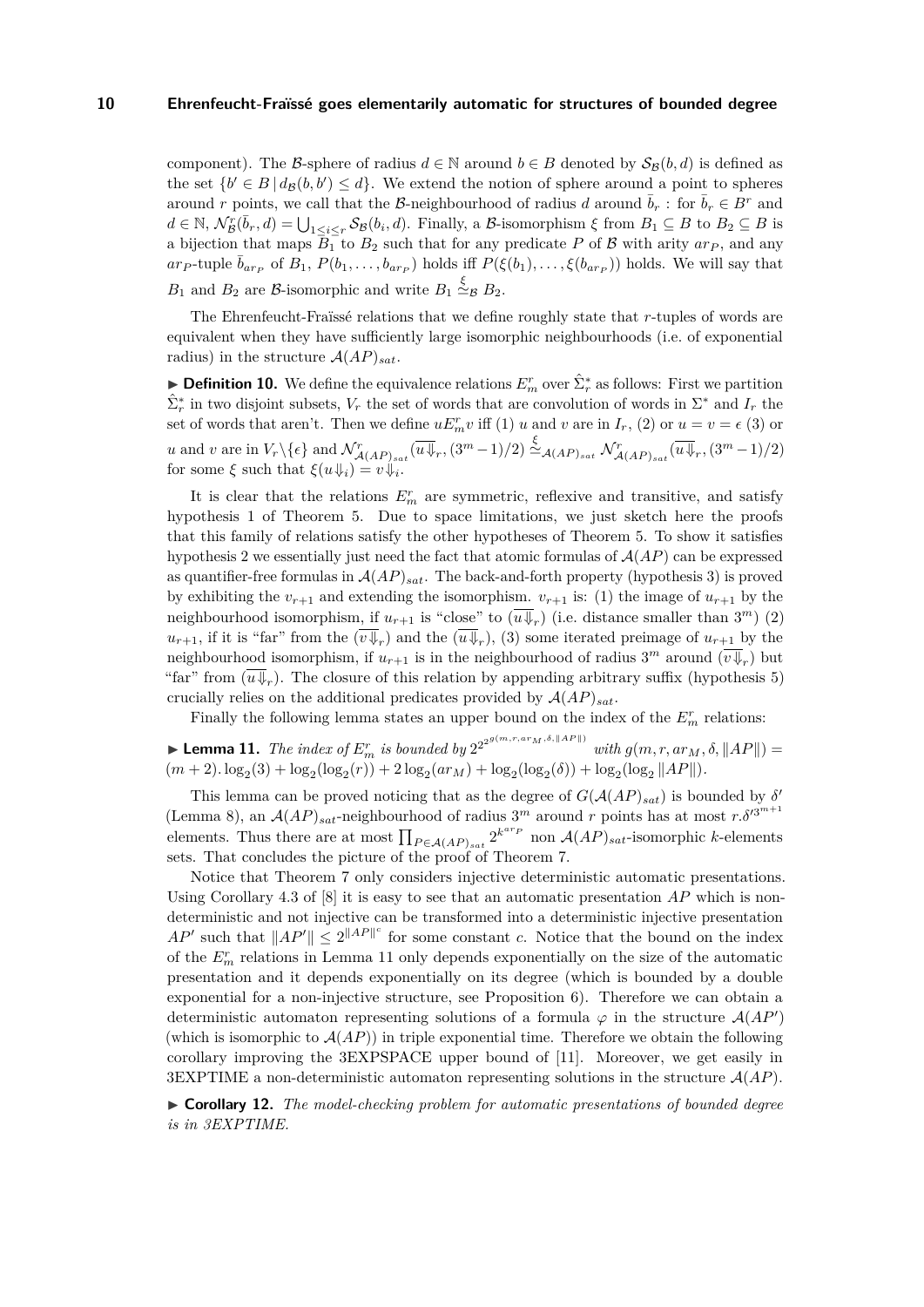# **5 Automata construction for Presburger Arithmetic**

Presburger Arithmetic (PA) is the first-order theory over  $\mathcal{A} = (\mathbb{Z}, +/3, >/2)$ , the structure over integers with addition and ordering. It was shown decidable [\[13\]](#page-11-12) using quantifier elimination. Ferrante and Rackoff [\[5\]](#page-11-8) gave the first definition of an Ehrenfeucht-Fraïssé relation over integers for PA. Büchi showed that PA was automatic [\[1\]](#page-11-0) and Eisinger [\[3\]](#page-11-5) showed that when using a suitable presentation based on most-significant digit first complement notation, Ferrante and Rackoff's relations are preserved by appending arbitrary suffixes allowing to obtain an upper bound on the size of the minimal automaton for a formula.

A common encoding of integer vectors is to use a binary representation and 0 (if the number is positive) or 1 (if it is negative) as padding symbols instead of  $\diamond$ . This leads to a non-injective presentation. Here, we use an injective automatic presentation of PA which is convenient for our purposes based on the binary most-significant digit first with complement notation: the alphabet is  $\Sigma = \{0, 1\}$  and valid encodings are in the language  $D = \{0, 1\} \cup 01\{0, 1\}^* \cup 10\{0, 1\}^*$ . We denote by  $\mu$  the isomorphism from elements of *D* to Z. We have  $\mu(0) = 0$ ,  $\mu(1) = -1$  and  $\mu(01w) = 2^{|w|} + \sum_{i=1}^{|w|} 2^{|w|-i} w[i], \ \mu(10w) = -2^{|w|+1} + \sum_{i=1}^{|w|} 2^{|w|-i} w[i].$  It is easy to construct automata  $A_D$  with  $L(A_D) = D$  and  $A_\ge$  and  $A_+$  for comparison and addition. Then, we get the injective deterministic automatic presentation for PA,  $AP_{Pres} = (\Sigma, \{>, +\}, A_D, A_-, A_+, A_+)$ where  $A_{\equiv}$  accepts the identity relation over *D*.

The rest of the section is devoted to defining Ehrenfeucht-Fraïssé relations which satisfy the 5 hypotheses of Theorem [5.](#page-6-0) We first recall the Ehrenfeucht-Fraïssé relations of [\[3\]](#page-11-5) for tuples of integers. We need to define inductively some families of integers and of sets of integers. Let  $B_m, B'_m, \delta_m$  such that  $B_0 = \{-2, -1, 0, 1, 2\}, \ \delta_m = \text{lcm } B_m, B'_m = \{\delta_m v/v' | v, v' \in B_m, v' \neq 0\}$ 0} and  $B_{m+1} = B_m \cup \{v + v' | v, v' \in B'_m\}$ . Eisinger [\[3\]](#page-11-5) defines an Ehrenfeucht-Fraïssé relation over tuples of integers inspired by Ferrante and Rackoff [\[5\]](#page-11-8) as follows:

**Definition 13.** ([\[3\]](#page-11-5), Definition 1) For two *k*-tuples of integers  $\bar{u}_k$  and  $\bar{v}_k$  we define the equivalence relation  $F_m^r$  as  $\bar{u}_k F_m^r \bar{v}_k$  iff for any  $i, u_i \equiv v_i \mod \delta_m^2$  and for all  $a_1, \ldots, a_r \in B_m$ , and for all  $c \in \mathbb{Z}$ , with  $|c| \le (r+1)\delta_m^2$ ,  $\sum_{i=1}^r a_i u_i + c \ge 0$  iff  $\sum_{i=1}^r a_i v_i + c \ge 0$ .

We adapt these relations (over integers) to relations over words of  $\hat{\Sigma}_{r}^{*}$ . This adaptation is slightly more involved than in  $[3]$  due to the presence of the padding symbol  $\diamond$ . Furthermore we have to distinguish convolutions of words according to which of their components can be  $\epsilon$ or not. We partition  $\hat{\Sigma}_r^*$  in three disjoint subsets:  $V_r$  the set of words that are convolution of words in  $D \cup \{\epsilon\}, S_r$  the set of words w that are convolution of words in  $\Sigma^*$  such that there is an *i* with  $w \Downarrow_i \notin D \cup \{\epsilon\}$  and  $I_r$  the set of words that aren't convolutions of words of  $\Sigma^*$ . We further partition  $V_r$  and  $S_r$  into languages indexed by subsets of [1, *r*]: let  $K \subseteq [1, r]$ , we define  $V_{r,K} = \{w \in V_r \mid w \Downarrow_i \neq \epsilon \text{ iff } i \in K\}$  and  $S_{r,K} = \{w \in S_r \mid w \Downarrow_i \neq \epsilon \text{ iff } i \in K\}$ . Clearly  $V_r = \bigcup_{K \subseteq [1,r]} V_{r,K}$  and  $S_r = \bigcup_{K \subseteq [1,r]} S_{r,K}$ .

► **Definition 14.** We define a family of relations over words of  $\hat{\Sigma}_r^*$ . For  $u, v \in \hat{\Sigma}_r^*$ ,  $uE_m^r v$  iff: *uu*, *v* ∈ *I<sub>r</sub>*, or *u*, *v* ∈ *S<sub>r,K</sub>* for some  $K ⊆ [1, r]$ .

- *u, v* ∈ *V<sub>r,K</sub>* for some *K* (so if  $i \in K$ ,  $u \Downarrow_i$  and  $v \Downarrow_i$  are in *D* and represent integers) and: For all  $i \in K$ ,  $\mu(u \Downarrow_i) \equiv \mu(v \Downarrow_i) \mod \delta_m^2$ 
	- For all  $b_1, \ldots, b_r \in B_m$ , for all  $c \in \mathbb{Z}$ ,  $|c| \leq (r+1)\delta_m^2$ ,  $c + \sum_{i \in K} b_i \cdot \mu(u \Downarrow_i) \geq 0$  iff  $c + \sum_{i \in K} b_i \cdot \mu(v \Downarrow_i) \geq 0$

<span id="page-10-0"></span>**Example 15.**  $E_m^r$  satisfies hypotheses 1 to 5 of Theorem [5,](#page-6-0) with  $f(m+r) = 2^{2^{2^{c(m+r)}}}$ , for *some fixed c.*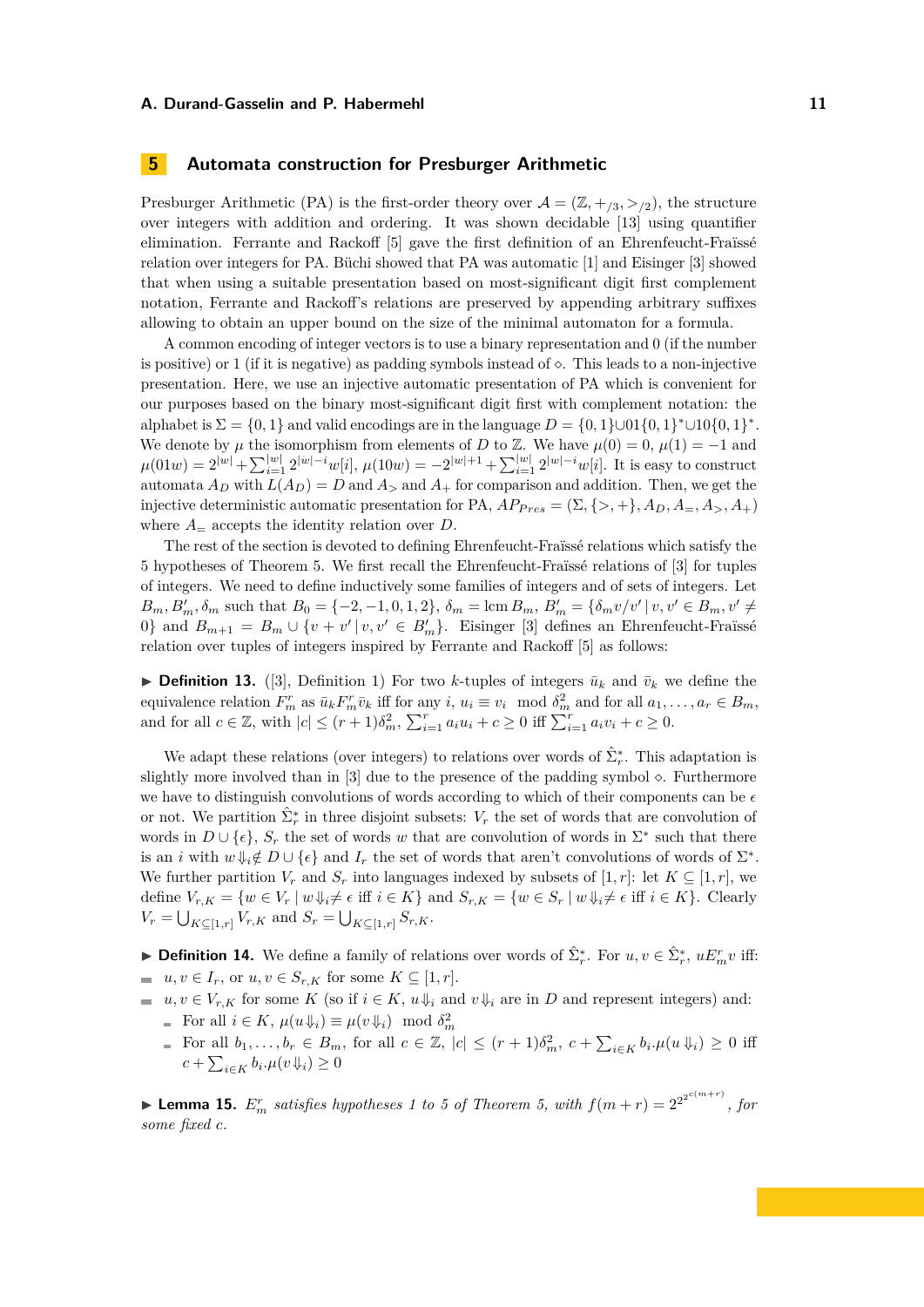Each hypothesis is proved similarly to the corresponding one of [\[3\]](#page-11-5). Thus, we have defined Ehrenfeucht-Fraïssé relations satisfying the 5 hypotheses of Theorem [5](#page-6-0) and we obtain the following corollary.

I **Corollary 16.** *The inductive construction of an automaton A<sup>ϕ</sup> representing all solutions of a Presburger Arithmetic formula*  $\varphi$  *is in 3EXPTIME.* 

# **6 Conclusion and Perspectives**

We have given a triple-exponential upper bound on the size of the automaton corresponding to the solutions of a first-order formula over automatic structures of bounded degree. An open problem is to find a matching lower bound. One can easily deduce a double-exponential lower bound from [\[11\]](#page-11-9) and it might be possibly to adapt their proof of a 2EXPSPACE lower bound for the model-checking problem to obtain a formula and a structure for which the corresponding automaton must be of triple exponential size. Another interesting question is to study how our method can be extended to the case of tree automatic structures of bounded degree [\[11\]](#page-11-9) as well as for *ω*-automatic structures.

*Acknowledgement.* We would like to thank Florian Horn for helpful comments.

#### **References**

- <span id="page-11-0"></span>**1** J. Richard Büchi. Weak second-order Arithmetic and Finite Automata. *Zeitschrift fur Mathematische Logik und Grundlagen der Mathematik*, 6:66–92, 1960.
- <span id="page-11-7"></span>**2** Antoine Durand-Gasselin and Peter Habermehl. On the Use of Non-deterministic Automata for Presburger Arithmetic. In *CONCUR*, volume 6269 of *LNCS*, pages 373–387. Springer, 2010.
- <span id="page-11-5"></span>**3** Jochen Eisinger. Upper bounds on the automata size for integer and mixed real and integer linear arithmetic. In *CSL*, volume 5213 of *LNCS*, pages 431–445. Springer, 2008.
- <span id="page-11-1"></span>**4** Calvin C. Elgot. Decision problems of finite automata design and related arithmetics. *Trans. Amer. Math. Soc.*, 98:21–51, 1961.
- <span id="page-11-8"></span>**5** Jeanne Ferrante and Charles Weill Rackoff. *The computational complexity of logical theories*, volume 718 of *Lecture Notes in Mathematics*. Springer-Verlag, 1979.
- <span id="page-11-10"></span>**6** Haim Gaifman. On local and non-local properties. In *Proc. of the Herbrand Symposium*, volume 107 of *Studies in Logic and the Foundations of Mathematics*, pages 105–135. Elsevier, 1982.
- <span id="page-11-2"></span>**7** Bernard R. Hodgson. On direct products of automaton decidable theories. *Theoretical Computer Science*, 19(3):331–335, 1982.
- <span id="page-11-3"></span>**8** Bakhadyr Khoussainov and Anil Nerode. Automatic presentations of structures. In *Logical and Computational Complexity*, volume 960 of *LNCS*, pages 367–392. Springer, 1994.
- <span id="page-11-6"></span>**9** Felix Klaedtke. Bounds on the Automata Size for Presburger Arithmetic. *ACM Trans. Comput. Logic*, 9(2):1–34, 2008.
- <span id="page-11-4"></span>**10** Felix Klaedtke. Ehrenfeucht-Fraïssé goes automatic for real addition. *Inf. Comput.*, 208(11):1283–1295, 2010.
- <span id="page-11-9"></span>**11** Dietrich Kuske and Markus Lohrey. Automatic structures of bounded degree revisited. *J. Symb. Log.*, 76(4):1352–1380, 2011.
- <span id="page-11-11"></span>**12** Richard E. Ladner. Application of model theoretic games to discrete linear orders and finite automata. *Information and Control*, 33(4):281–303, 1977.
- <span id="page-11-12"></span>**13** Mojżesz Presburger. Über die Vollständigkeit eines gewissen Systems der Arithmetik ganzer Zahlen, in welchem die Addition als einzige Operation hervortritt. In *Comptes Rendus du Premier Congres des Mathématiciens des Pays Slaves*, pages 92–101, 1929.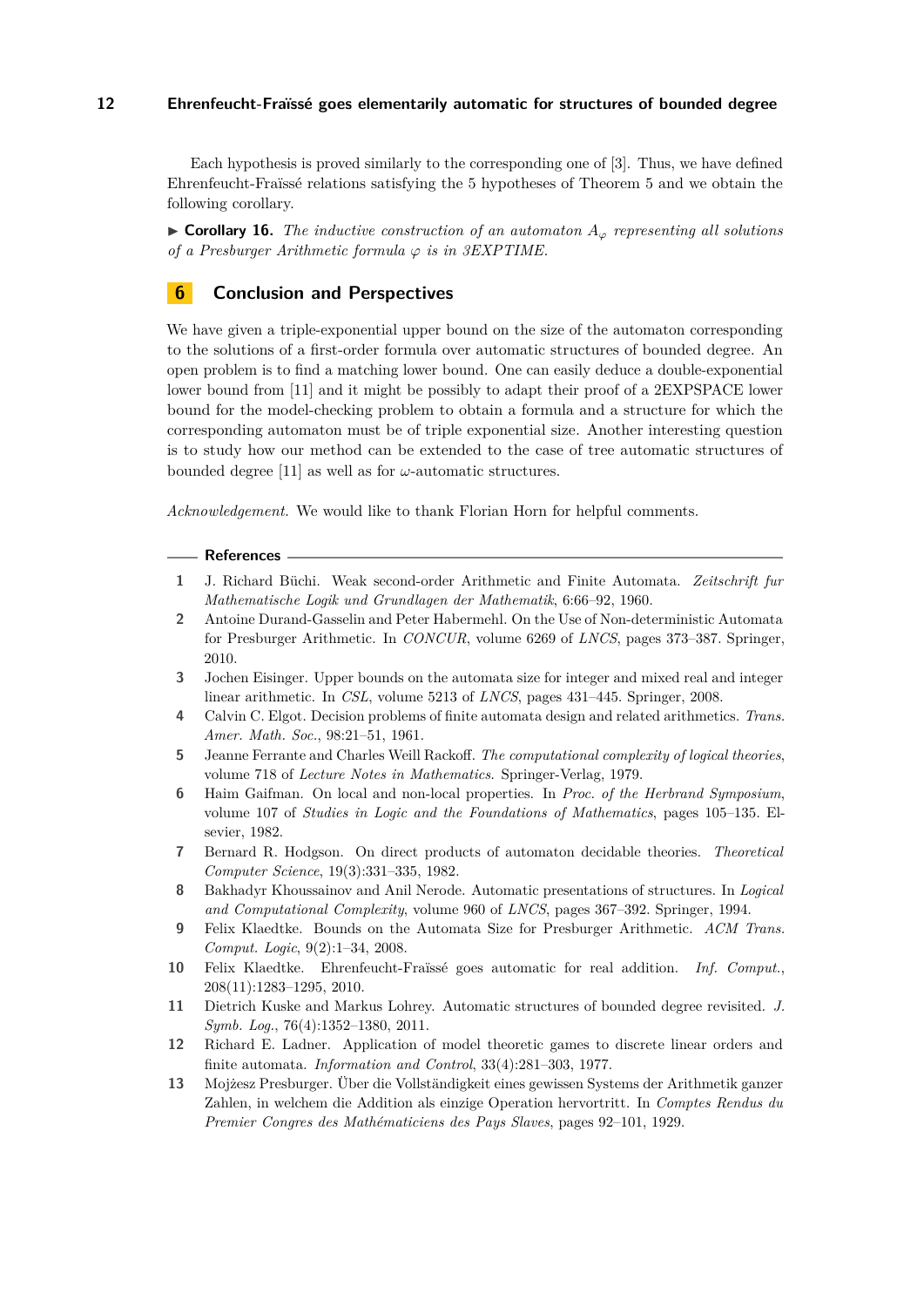# **A Appendix**

# **A.1 Proof of Lemma [8](#page-8-1)**

Assume by contradiction that  $x \in \Sigma^*$  is in relation (in  $\mathcal{A}(AP)_{sat}$ ) with  $1 + \delta \sum_{P \in \mathcal{S}} ((|Q_P| (1)$  $ar_P^2$  distinct elements. Then one of the  $\sum_{P \in \mathcal{S}} (|Q_P| - 1)$  relations defined from the  $(A_P)_{P \in \mathcal{S}}$ , namely  $P_{P',q}$ , lets *x* be in relation with more than  $\delta a r_{P'}^2$  distinct values, and we can find  $j, j' (j \neq j')$  such that there are at least  $1 + \delta$  distinct words in  $\Sigma^*$  (namely  $y_1, \ldots, y_{\delta+1}$  such that  $P_{P',q}$  holds with such a word in the *j*'-th position and *x* in the *j*-th position. Now, let's consider a tuple of words  $\bar{u}_{ar_{P'}} \in (\Sigma^*)^{ar_{P'}}$  with *x* at the *j*-th position and  $y_k$  (for some  $k \in [1, \delta + 1]$ ) in the *j*'-th position such that  $P_{P',q}$  holds in  $\mathcal{A}(AP)_{sat}$ . Then since there is a path from *q* to the final state in  $A_{P'}$ , we can find a word  $w \in \hat{\Sigma}^*_{ar_{P'}}$  such that the convolution of  $u_1(w \psi_1), \ldots, u_{ar_{P'}}(w \psi_{ar_{P'}})$  reaches a final state in  $A_{P'}$ . Therefore in  $\mathcal{A}(AP)$ ,  $[x(w \Downarrow_j)]$  is in relation with  $[y_k(w \Downarrow_{j'})]$  for any  $k, 1 \leq k \leq \delta + 1$ . As the  $(y_k)_{1 \leq k \leq \delta + 1}$ are all different, and AP is injective, the  $[y_k(w \Downarrow_{j'})]$  are all distinct, and  $[x(w \Downarrow_j)]$  is in relation with  $1 + \delta$  distinct elements in  $\mathcal{A}(AP)$  which contradicts the boundedness of the degree of  $G(A(AP))$  by  $\delta$ . Hence *x* cannot be in relation with  $\delta' + 1$  distinct elements, thus  $\mathcal{A}(AP)_{sat}$  has degree bounded by  $\delta'$ .

# **A.2 Proof of Theorem [7](#page-8-2)**

Here we give the full proof of Theorem [7.](#page-8-2) It is done by showing that the equivalence relations  $E_m^r$  given in Definition [10](#page-9-1) satisfy the hypotheses of Theorem [5.](#page-6-0) It is clear that they satisfy hypothesis 1.

### **A.2.1 Hypothesis 2**

**Example 17.** Let  $uE_0^r v$ . If *u is a convolution of r words in*  $L(A_D)$  *then so is v and the r*-tuples represented by *u* and *v* satisfy the same atomic formulas (in the structure  $A(AP)_{sat}$ ).

**Proof.** If *u* is a convolution of words of  $L(A_D)$ , then *u* (and hence *v*) is a convolution of words in  $\Sigma^*$ , thus there exists a  $\mathcal{A}(AP)_{sat}$ -isomorphism  $\xi$  such that  $\mathcal{N}^r_{\mathcal{A}(AP)_{sat}}(\overline{u}\overline{\psi}_r,0) \stackrel{\xi}{\simeq}_{\mathcal{A}(AP)_{sat}}$  $\mathcal{N}_{\mathcal{A}(AP)_{sat}}^r(\overline{v\Downarrow}_r,0)$ , with  $\xi(u\Downarrow_i) = \xi(v\Downarrow_i)$ . For any  $i, 1 \leq i \leq r$ ,  $u\Downarrow_i$  reaches a final state (namely  $q_i$ ) of  $A_D$ , this means that the predicate  $P_{D,q_i}$  holds for  $u \downarrow_i$ , and therefore *P*<sub>*D,q<sub>i</sub>*</sub> holds for  $\xi(u \Downarrow_i) = v \Downarrow_i$  so *v* is a convolution of words of  $L(A_D)$ . Let us now consider an atomic formula  $\varphi = P(x_{j_1}, \ldots, x_{j_{ar_p}})$ , with  $1 \leq j_k \leq r$ , for  $1 \leq k \leq ar_p$ . If  $\mathcal{A}(AP) \models \varphi([u \Downarrow_1], \ldots, [u \Downarrow_r]),$  then  $\langle u \Downarrow_{j_1}, \ldots, u \Downarrow_{j_{arp}}\rangle$  reaches a final state (namely *q*<sup>*f*</sup>) in *A*<sub>*P*</sub>. That means that  $P_{P,q_f}$  holds for  $(u \Downarrow_{j_1}, \ldots, u \Downarrow_{j_{a r_p}})$ , and so  $P_{P,q_f}$  holds for  $(\xi(u\psi_{j_1}),\ldots,\xi(u\psi_{j_{arp}}))=(v\psi_{j_1},\ldots,v\psi_{j_{arp}})$  as well. So  $\langle v\psi_{j_1},\ldots,v\psi_{j_{arp}}\rangle$  reaches  $q_f$  in  $A_P$ , thus  $A \models \varphi([v \Downarrow_1], \ldots, [v \Downarrow_r])$ . Therefore the *r*-tuples represented by *u* and *v* satisfy the same atomic formulas.

# **A.2.2 Hypothesis 3**

► **Lemma 18.** *If u is a convolution of words in*  $\Sigma^*$  *and*  $uE_{m+1}^r v$ *, then for any*  $u_{r+1} \in \Sigma^*$ *, there exists*  $v_{r+1} \in \Sigma^*$  *such that*  $\langle \overline{u} \overline{\psi}_r, u_{r+1} \rangle E_m^{r+1} \langle \overline{v} \overline{\psi}_r, v_{r+1} \rangle$ .

**Proof.** Let  $uE_{m+1}^r v$ . Then  $u, v \in V_r$ . We denote  $\xi$  the  $\mathcal{A}(AP)_{sat}$ -isomorphism between the  $\mathcal{A}(AP)_{sat}$ -neighbourhoods of radius  $(3^{m+1} - 1)/2$  around  $\overline{u \Downarrow}_r$  and  $\overline{v \Downarrow}_r$ . Let  $u_{r+1} \in \Sigma^*$ , we exhibit a suitable  $v_{r+1}$  and define an isomorphism  $\xi'$  between the new neighbourhoods. We need to distinguish 3 cases: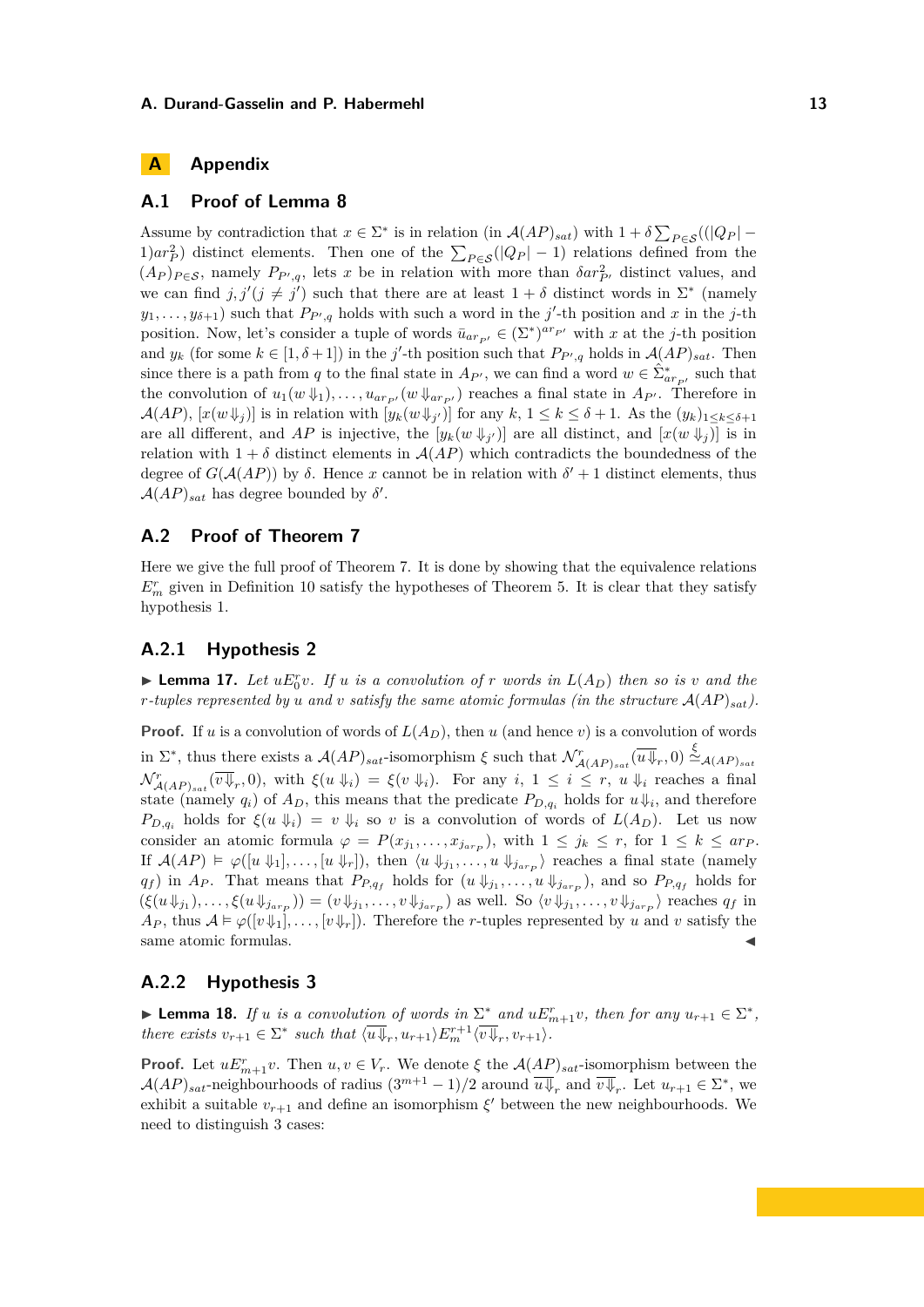- If  $\min_{i \leq r} d_{\mathcal{A}(AP)_{sat}}(u_{r+1}, u \downarrow_i) \leq 3^m (u_{r+1} \text{ is close to other components}),$  we choose  $v_{r+1} = \xi(u_{r+1})$ . In this case  $\mathcal{S}_{\mathcal{A}(AP)_{sat}}(u_{r+1}, (3^m-1)/2) \subset \mathcal{N}_{\mathcal{A}(AP)_{sat}}^r(\overline{u}\overline{\psi}_r, (3^{m+1}-1)/2)$ 1)/2), so  $\mathcal{N}_{\mathcal{A}(AP)_{sat}}^{r+1}((\overline{u}\overline{\psi}_{r},u_{r+1}),(3^m-1)/2)\subset \mathcal{N}_{\mathcal{A}(AP)_{sat}}^{r}(\overline{u}\overline{\psi}_{r},(3^{m+1}-1)/2),$  therefore we can define  $\xi' = \xi|_{\mathcal{N}_{\mathcal{A}(AP)_{sat}}^{r+1}((\overline{\mathcal{W}}_r, u_{r+1}), (3^m-1)/2)}$ .  $\xi'$  is an  $\mathcal{A}(AP)_{sat}$ -isomorphism, so  $\mathcal{N}_{\mathcal{A}(AP)_{sat}}^{r+1}((\overline{u}\overline{\psi}_r, u_{r+1}), (3^m-1)/2) \stackrel{\xi'}{\simeq}_{\mathcal{A}(AP)_{sat}} ((\overline{v}\overline{\psi}_r, v_{r+1}), (3^m-1)/2)$ . As  $\xi'(u\overline{\psi}_i) = v\overline{\psi}_i$ for  $1 \leq i \leq r$ , and  $\xi'(u_{r+1}) = v_{r+1}$ , we have  $\langle \overline{u} \overline{\psi}_r, u_{r+1} \rangle E_m^{r+1} \langle \overline{v} \overline{\psi}_r, v_{r+1} \rangle$ .
- If  $\min_{i \leq r} d_{\mathcal{A}(AP)_{sat}}(u_{r+1}, u \Downarrow_i) > 3^m$  and  $\min_{i \leq r} d_{\mathcal{A}(AP)_{sat}}(u_{r+1}, v \Downarrow_i) > 3^m (u_{r+1}$  is far from the other components), we take  $v_{r+1} = u_{r+1}$ . Clearly  $\mathcal{N}_{\mathcal{A}(AP)_{sat}}^r(\overline{u}\overline{\psi}_r, \overline{(3^m - a_{-1})^r})$  $1)/2) \cap \mathcal{S}_{\mathcal{A}(AP)_{sat}}(u_{r+1}, (3^m-1)/2) = \mathcal{N}_{\mathcal{A}(AP)_{sat}}^r(\overline{v}\overline{\Downarrow}_r, (3^m-1)/2) \cap \mathcal{S}_{\mathcal{A}(AP)_{sat}}(v_{r+1}, (3^m-1)/2)$  $1/2$  = Ø, thus we can define a bijection  $\xi'$  from  $\mathcal{N}_{\mathcal{A}(AP)_{sat}}^{r+1}((\overline{u}\overline{\psi}_r, u_{r+1}), (3^m-1)/2)$  to  $\mathcal{N}_{\mathcal{A}(AP)_{sat}}^{r+1}((\overline{v}\overline{\Downarrow}_{r},v_{r+1}),(3^m-1)/2),$  as  $\xi$  over  $\mathcal{N}_{\mathcal{A}(AP)_{sat}}^{r}(\overline{u}\overline{\Downarrow}_{r},(3^m-1)/2)$  and the identity over  $\mathcal{S}_{\mathcal{A}(AP)_{sat}}(u_{r+1}, (3^m-1)/2)$ . We have to show that  $\xi'$  is an  $\mathcal{A}(AP)_{sat}$ -isomorphism. Assume that a predicate P of  $A(AP)_{sat}$  holds for  $\bar{a}_{arp}$ , then either all the  $a_i$  are in  $\mathcal{S}_{\mathcal{A}(AP)_{sat}}(u_{r+1}, (3^m-1)/2)$ , or in  $\mathcal{N}^r_{\mathcal{A}(AP)_{sat}}(\overline{u}\overline{\psi}_r, (3^m-1)/2)$ , as they can not be in both, since the distance between these sets is at least 2. Therefore  $\xi'$  is an  $A(AP)_{sat}$ isomorphism, so  $\langle \overline{u} \psi_r, u_{r+1} \rangle E_m^{r+1} \langle \overline{v} \psi_r, v_{r+1} \rangle$ .
- Finally, if  $\min_{i \leq r} d_{\mathcal{A}(AP)_{sat}}(u_{r+1}, u \Downarrow_i) > 3^m$  and  $\min_{i \leq r} d_{\mathcal{A}(AP)_{sat}}(u_{r+1}, v \Downarrow_i) \leq 3^m$ . Clearly  $u_{r+1}$  is in the domain of  $\xi^{-1}$ , so we can define  $v^{(1)} = \xi^{-1}(u_{r+1})$ . While  $\min_{i\leq r} d_{\mathcal{A}(AP)_{sat}}(v^{(n)}, v\downarrow_i) \leq 3^m$ , (thus  $v^{(n)}$  is in the domain of  $\xi^{-1}$ ) we define  $v^{(n+1)}$  =  $\xi^{-1}(v^{(n)})$ . Let us show that there is always a *n* such that  $\min_{i \leq r} d_{\mathcal{A}(AP)_{sat}}(v^{(n)}, v \downarrow_i) > 3^m$ . First we show that for any  $n, u_{r+1} \neq v^{(n)}$ . As there is a *i* such that  $d_{\mathcal{A}(AP)_{sat}}(v^{(n)}, v \downarrow_i)$ ) ≤ 3<sup>*m*</sup> and *v*<sup>(*n*</sup>), *v* ↓*i* and the shortest path from *v* ↓*i* to *v*<sup>(*n*)</sup> are in the domain of  $ξ^{-1}$ , we have  $d_{\mathcal{A}(AP)_{sat}}(v^{(n+1)}, u \downarrow_i) \leq 3^m$ , which is not the case for  $u_{r+1}$ , thus clearly  $u_{r+1} \neq v^{(n)}$ . As  $\xi^{-1}$  is a bijection, it should be clear that all the  $v^{(n)}$  are pairwise distinct. Since spheres of finite radius are finite,  $v^{(n)}$  can only take finitely many values.

Thus  $(v^{(n)})_n$  is a finite sequence, let us denote  $n_c$  the greatest *n* such that  $v^{(n)}$  is defined, we take  $v_{r+1} = v^{(n_c)}$ . By definition  $\min_{i \leq r} d_{\mathcal{A}(AP)_{sat}}(v_{r+1}, v \Downarrow_i) > 3^m$ , so  $\mathcal{N}^r_{\mathcal{A}(AP)_{sat}}(\overline{u}\overline{\Downarrow}_r,(3^m-1)/2)\cap\mathcal{S}_{\mathcal{A}(AP)_{sat}}(u_{r+1},(3^m-1)/2)=\mathcal{N}^r_{\mathcal{A}(AP)_{sat}}(\overline{v}\overline{\Downarrow}_r,(3^m-1)/2)\cap\mathcal{S}_{\mathcal{A}(AP)_{sat}}(\overline{u}\overline{\Downarrow}_r,(3^m-1)/2)$  $\mathcal{S}_{\mathcal{A}(AP)_{sat}}(v_{r+1}, (3^m-1)/2) = \emptyset$ . Therefore we can define the bijection  $\xi'$  as  $\xi$  over  $\mathcal{N}^r_{\mathcal{A}(AP)_{sat}}(\overline{u}\overline{\psi}_r, (3^m-1)/2)$  and as  $\xi^{-n_c}$  over  $\mathcal{S}_{\mathcal{A}(AP)_{sat}}(u_{r+1}, (3^m-1)/2)$  (it is easy to see that  $\xi^{-n_c}$  is defined over  $\mathcal{S}_{\mathcal{A}(AP)_{sat}}(u_{r+1}, (3^m-1)/2)$  and that its image by  $\xi^{-n_c}$ is  $S_{\mathcal{A}(AP)_{sat}}(v_{r+1}, (3^m-1)/2)$ ). *ξ*' is a bijection and it is also an isomorphism as the distance between  $\mathcal{N}^r_{\mathcal{A}(AP)_{sat}}(\overline{u}\overline{\psi}_r, (3^m-1)/2)$  (respectively  $\mathcal{N}^r_{\mathcal{A}(AP)_{sat}}(\overline{v}\overline{\psi}_r, (3^m-1)/2)$ ) and  $\mathcal{S}_{\mathcal{A}(AP)_{sat}}(u_{r+1}, \overline{(3^{m}-1)}/2)$  (respectively  $\mathcal{S}_{\mathcal{A}(AP)_{sat}}(v_{r+1}, \overline{(3^{m}-1)}/2)$ ) is greater than 2. Thus we conclude that  $\langle \overline{u} \psi_r, u_{r+1} \rangle E_m^{r+1} \langle \overline{v} \psi_r, v_{r+1} \rangle$ .

#### J

# **A.2.3 Hypothesis 4**

▶ **Lemma 19.** *Let*  $uE_n^r v$  *for*  $u, v \in \hat{\Sigma}_r^*$ *. For any word*  $w$  *in*  $\hat{\Sigma}_r^*$ *,*  $uwE_m^r vw$ *.* 

**Proof.** Let  $uE_n^r v$ . First assume  $u \in I_r$ , then  $v \in I_r$  and for all  $w \in \hat{\Sigma}_r$ ,  $uw, vw \in I_r$ . Hence  $uwE_m^rvw$ . Now, assume  $u = \epsilon$  then  $v = \epsilon$ . Hence  $uw = vw$  and  $uwE_m^rvw$ . Now, assume  $u \in V_r \backslash \{\epsilon\}$ . Let us show that for all  $w \in \hat{\Sigma}_r$ ,  $uw \in I_r$  implies  $vw \in I_r$ . As *u* and *v* belong to  $V_r \setminus \{\epsilon\},\$  this means that  $\mathcal{N}^r_{\mathcal{A}(AP)_{sat}}(\overline{u} \overline{\psi}_r, (3^m-1)/2) \stackrel{\xi}{\simeq}_{\mathcal{A}(AP)_{sat}} \mathcal{N}^r_{\mathcal{A}(AP)_{sat}}(\overline{v} \overline{\psi}_r, (3^m-1)/2)$ for some  $\xi$  such that  $\xi(u\downarrow_i) = v\downarrow_i$ . Thanks to the empty-word predicate of  $\mathcal{A}(AP)_{sat}$ , this implies that  $u \Downarrow_i = \epsilon$  iff  $v \Downarrow_i = \epsilon$ . *uw* in  $I_r$  implies there is a *i* such that  $uw \Downarrow_i \notin \Sigma^*$ , if  $u \Downarrow_i \neq \epsilon$ then  $w \Downarrow_i \notin \Sigma^*$ , as  $v \Downarrow_i \neq \epsilon$ ,  $uw \Downarrow_i \notin \Sigma^*$ ; if  $u \Downarrow_i = \epsilon$ , then  $v \Downarrow_i = \epsilon$ , and  $uw \Downarrow_i = vw \Downarrow_i$  so  $vw \in I_r$ .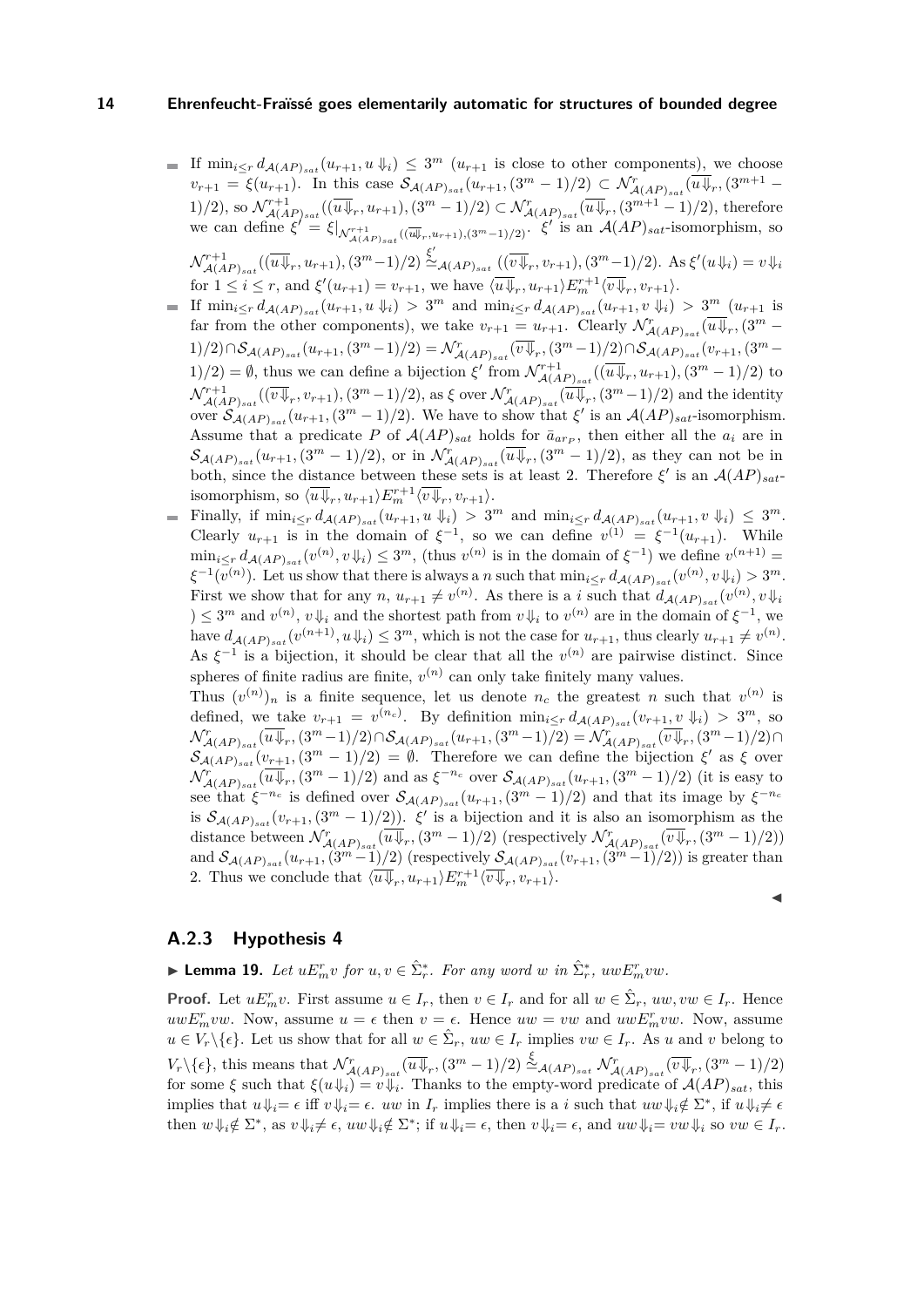The last case is where  $u, v, uw$  are non-empty and convolutions of words in  $\Sigma^*$ . This implies that *vw* is a convolution of words in  $\Sigma^*$  (we have shown that  $vw \in I_r$  implies  $uw \in I_r$ ). There is an  $\mathcal{A}(AP)_{sat}$ -isomorphism  $\xi$  such that  $\xi(u \Downarrow_i) = v \Downarrow_i$  and  $\mathcal{N}_{\mathcal{A}(AP)_{sat}}^r(\overline{u \Downarrow_r}, \overline{(3^m - x^i \Downarrow_r)})$  $(1)/2) \stackrel{\xi}{\sim}$   $\mathcal{A}_{(AP)_{sat}} \mathcal{N}_{\mathcal{A}(AP)_{sat}}^r(\overline{v} \overline{\psi}_r, (3^m-1)/2)$ . To show  $uwE_m^rvw$  we have to build an isomorphism between neighbourhoods of *uw* and *vw*. To build it we will use *ξ*. We need first some definitions. For any finite word  $s$  over a finite alphabet, we denote  $\text{pref}_k s$  the prefix of size *k* of *s* (pref<sub>*k*</sub>  $s = s$  if  $k \ge |s|$ , pref<sub>*k*</sub>  $s = \epsilon$  if  $k \le 0$ ) and suff<sub>*k*</sub> s the suffix of size *k* of *s* (suff<sub>*k*</sub> *s* = *s* if  $k \ge |s|$ , suff<sub>*k*</sub> *s* =  $\epsilon$  if  $k \le 0$ ). For any *k*, we have  $s = \text{pref}_{|s|-k} s$ . suff<sub>*k*</sub> *s*. Furthermore, for any *n* words  $s_1, \ldots, s_n$  in  $\Sigma^*$ , we have  $\langle \text{suffix}(s_1), \ldots, \text{suffix}(s_n) \rangle = \text{suffix}(\bar{s}_n),$ thus  $\langle \text{pref}_{|s_1|-k}(s_1), \ldots, \text{pref}_{|s_n|-k}(s_n) \rangle = \text{pref}_{|\langle \bar{s}_n \rangle| - k} \langle \bar{s}_n \rangle$ .

In the following we define  $\xi_w$  as a partial function from  $\Sigma^*$  to  $\Sigma^*$ : if  $\text{pref}_{|x|-|w|}x \in$  $\mathcal{N}^r_{\mathcal{A}(AP)_{sat}}(\overline{u}\overline{\psi}_r,(3^m-1)/2)$ , then  $\xi_w(x)$  is defined and  $\xi_w(x) = \xi(\text{pref}_{|x|-|w|}x)$ . suff<sub>|w|</sub> x. Notice that  $\xi_w(x) = \epsilon$  iff  $x = \epsilon$ . Notice also that as  $\xi$  is bijective,  $\xi_w$  is bijective over its domain of definition.

We prove by recurrence over *n* (for any  $n \leq (3^m - 1)/2$ ) the following two statements: (1) for any  $x \in \mathcal{N}_{\mathcal{A}(AP)_{sat}}^r(\overline{uw} \Downarrow_r, n)$ ,  $\text{pref}_{|x|-|w|} x \in \mathcal{N}_{\mathcal{A}(AP)_{sat}}^r(\overline{u} \Downarrow_r, n)$ , (so  $\xi_w$  is defined over  $\mathcal{N}^r_{\mathcal{A}(AP)_{sat}}(\overline{uw\Downarrow_r},n))$  (2)  $\mathcal{N}^r_{\mathcal{A}(AP)_{sat}}(\overline{uw\Downarrow_r},n) \stackrel{\xi_w}{\simeq}_{\mathcal{A}(AP)_{sat}} \mathcal{N}^r_{\mathcal{A}(AP)_{sat}}(\overline{vw\Downarrow_r},n)$ .

When  $n = 0$  we recall that  $\mathcal{N}^r_{\mathcal{A}(AP)_{sat}}(\overline{uw \Downarrow_r},0) = (\overline{uw \Downarrow_r})$ . Clearly for any *i*, we  $\Delta$  have pref<sub>|*uw* $\Downarrow_i$ |−|*w*|  $uw \Downarrow_i = u \Downarrow_i \in \mathcal{N}_{\mathcal{A}(AP)_{sat}}^r(\overline{u} \Downarrow_r, 0)$ . So  $\xi_w$  is defined over  $(\overline{uw \Downarrow_r})$  and</sub>  $\xi_w(uw\downarrow_i) = vw\downarrow_i$ .

We next show that  $\mathcal{N}^r_{\mathcal{A}(AP)_{sat}}(\overline{uw} \Downarrow_r,0) \stackrel{\xi_w}{\simeq} \mathcal{A}_{(AP)_{sat}} \mathcal{N}^r_{\mathcal{A}(AP)_{sat}}(\overline{vw} \Downarrow_r,0)$ . Assume a predicate  $P_{P,q}$  of  $\mathcal{A}(AP)_{sat}$  (with arity  $ar_P$ ) holds for  $(uw\Downarrow_{j_1}, \ldots, uv\Downarrow_{j_{ar_P}})$  (with  $1 \leq j_k \leq r$ for  $1 \leq k \leq ar_p$ ), then the run of  $x = \langle uw \Downarrow_{j_1}, \ldots, uw \Downarrow_{j_{ar_p}} \rangle$  in  $A_P$  leads to q, this means that  $\text{pref}_{|x|-|w|}x = \langle u \Downarrow_{j_1}, \ldots, u \Downarrow_{j_{a r}p} \rangle$  leads to a non sink state (namely *q'*)  $\lim_{M \to \infty} A_P$ ; as  $\left(\overline{u \Downarrow_r}\right) \stackrel{\xi}{\sim}$   $\mathcal{A}(AP)_{sat}$   $\left(\overline{v \Downarrow_r}\right)$  then  $y = \langle v \Downarrow_{j_1}, \ldots, v \Downarrow_{j_{arp}} \rangle$  also reaches *q'* in *P*. Since  $A_P$  is deterministic  $(y \cdot \text{suffix} | w | x) = \langle vw | \Downarrow_{j_1}, \dots, vw | \Downarrow_{j_{a r_P}} \rangle$  necessarily reaches q, so *P*<sup>*P*</sup>*P<sub><i>n*</sub></sub> also holds for  $(\xi_w(uw \Downarrow_{j_1}), \dots, \xi_w(uw \Downarrow_{j_{a r}}))$ . Conversely, assume *P*<sub>*P<sub><i>n*</sub></sub> does not</sub> hold for  $(uw \Downarrow_{j_1}, \ldots, uv \Downarrow_{j_{a r_p}})$ , then either there exists a  $q'$  such that  $P_{P,q'}$  holds for  $(uw\Downarrow_{j_1}, \ldots, uw\Downarrow_{j_{a r}p})$ , then  $P_{P,q'}$  holds for  $(vw\Downarrow_{j_1}, \ldots, vw\Downarrow_{j_{a r}p})$ , and hence  $P_{P,q}$  does not hold for  $(vw \Downarrow_{j_1}, \ldots, vw \Downarrow_{j_{a r} p})$ ; or there exists no  $q'$  such that  $P_{P,q'}$  holds, which means that  $\langle uw \Downarrow_{j_1}, \ldots, uw \Downarrow_{j_{a r} \}$  reaches the sink state of  $A_P$ , from which we can deduce that  $\langle vw \Downarrow_{j_1}, \ldots, vw \Downarrow_{j_{a r} p}$  also reaches the sink state of  $A_P$  and hence  $P_{P,q}$  does not hold for  $(vw\Downarrow_{j_1},\ldots,vw\Downarrow_{j_{a r} p}).$ 

Therefore any predicate of  $\mathcal{A}(AP)_{sat}$  holds on elements of  $\mathcal{N}^r_{\mathcal{A}(AP)_{sat}}(\overline{uw \Downarrow}_r,0)$  iff their image by  $\xi_w$  holds, which concludes the initialisation of our recurrence.

Assume that the two statements hold for some  $n < (3<sup>m</sup> - 1)/2$ , let us show they then hold for  $n + 1$ .

Let  $x \in \mathcal{N}_{\mathcal{A}(AP)_{sat}}^r(\overline{uw \Downarrow}_r, n+1)$ , then there is a predicate  $P_{P,q}$  of  $\mathcal{A}(AP)_{sat}$  (with arity  $a_{P}$ ), and  $a_{P}$  words  $\bar{x}_{a_{P}}$  such that there exists a *j* such that  $x = x_j$  and a *j*' such that  $x_{j'} \in \mathcal{N}_{\mathcal{A}(AP)_{sat}}^r(\overline{uw \Downarrow}_r, n)$ , and  $P_{P,q}$  holds for  $\overline{x}_{arp}$  which means that  $\langle \overline{x}_{arp} \rangle$  reaches *q* in  $A_P$ , from which we can deduce that  $\text{pref}_{|\langle \bar{x}_{arp} \rangle| - |w|} \langle \bar{x}_{arp} \rangle$  reaches another non-sink state in  $A_P$ , thus the pref<sub>| $x_i$ |−|*w*|  $x \Downarrow_i$  are in relation in  $\mathcal{A}(AP)_{sat}$ , and as pref<sub>| $x_{j'}$ |−|*w*|  $x_{j'} \in$ </sub></sub>  $\mathcal{N}^r_{\mathcal{A}(AP)_{sat}}(\overline{u} \overline{\psi}_r, n)$  then  $\text{pref}_{|x_j|-|w|} x_j \in \mathcal{N}^r_{\mathcal{A}(AP)_{sat}}(\overline{u} \overline{\psi}_r, n+1)$ . Therefore  $\xi_w$  is defined over  $\mathcal{N}_{\mathcal{A}(AP)_{sat}}^r(\overline{uw\Downarrow}_r, n+1).$ 

If a predicate  $P_{P,q}$  of  $\mathcal{A}(AP)_{sat}$  holds for  $\bar{x}_{arp}$  ( $ar_p$  elements in  $\mathcal{N}^r_{\mathcal{A}(AP)_{sat}}(\overline{uw \Downarrow_r}, n+1)$ ), then it will also hold for their image by  $\xi_w$ . Indeed, from the semantics of  $P_{P,q}$  we deduce that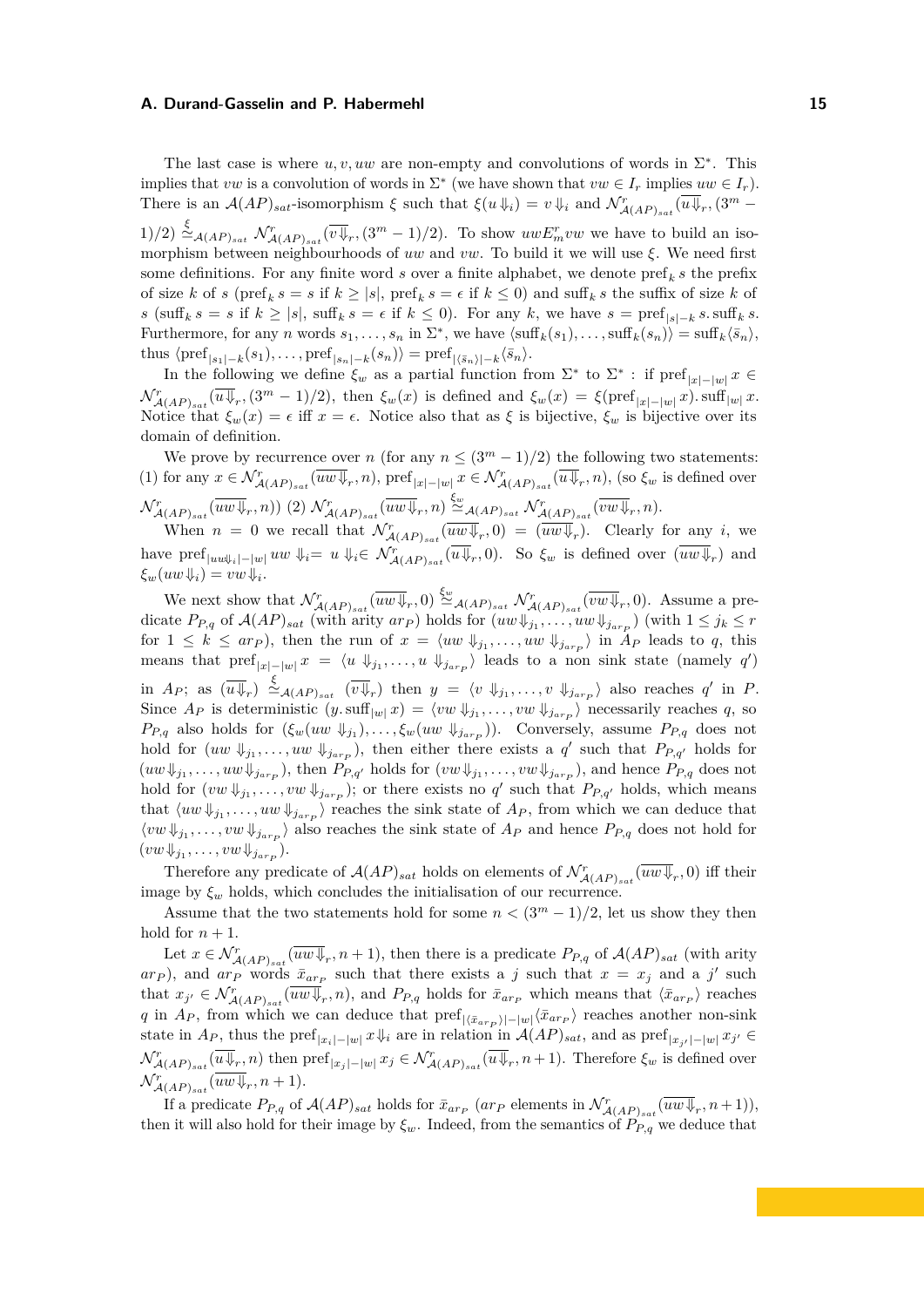$x' = \text{pref}_{|\langle \bar{x}_r \rangle| - w} \langle \bar{x}_r \rangle$  reaches a (non-sink) state *q*' in  $A_P$ , and hence that there is a predicate  $P_{P,q'}$  that holds for  $\overline{x'\Downarrow_{ar_{P}}}$ . Any  $x'\Downarrow_i = \text{pref}_{|x_i| - |w|} x_i$  is in  $\mathcal{N}^r_{\mathcal{A}(AP)_{sat}}(\overline{uw}_{ar_{P}}, n+1)$  so  $P_{P,q'}$ also holds for  $(\xi(x'\psi_1),\ldots,\xi(x'\psi_{a r_P}))$  thus  $\langle \xi_w(x_1),\ldots,\xi_w(x_{a r_P})\rangle = \langle \xi(x'\psi_1),\ldots,\xi(x'\psi_{a r_P})\rangle$ )).  $\sup_{|w| \langle \bar{x}_{arp} \rangle}$  also holds for  $P_{P,q}$ . Conversely if  $P_{P,q}$  does not hold for  $\bar{x}_{arp}$ , it won't hold for its image by  $\xi_w$ . Thus  $\mathcal{N}^r_{\mathcal{A}(AP)_{sat}}(\overline{uw \Downarrow}_r, n+1) \stackrel{\xi_w}{\simeq}_{\mathcal{A}(AP)_{sat}} \mathcal{N}^r_{\mathcal{A}(AP)_{sat}}(\overline{vw \Downarrow}_r, n+1)$ , which concludes our recurrence.

We have explicitly built the  $\mathcal{A}(AP)_{sat}$ -isomorphism between  $\mathcal{N}^r_{\mathcal{A}(AP)_{sat}}(\overline{uw \Downarrow}_r, (3^m-1)/2)$ and  $\mathcal{N}_{\mathcal{A}(AP)_{sat}}^r(\overline{vw} \Downarrow_r, (3^m-1)/2)$  which maps any  $uw \Downarrow_i$  to  $vw \Downarrow_i$ , therefore  $uwE_m^rvw$ , which concludes the proof.

# **A.2.4 Hypothesis 5: Proof of Lemma [11](#page-9-0)**

As the degree of  $G(AAP)_{sat}$  is bounded by  $\delta'$ , it is clear that a  $A(AP)_{sat}$ -sphere of radius  $(3<sup>m</sup> - 1)/2$  has at most  $V(m) = \frac{{\delta'}^{\frac{3<sup>m</sup> + 1}{2}} - 1}{\delta' - 1}$  elements, thus a  $\mathcal{A}(AP)_{sat}$ -neighbourhood of radius  $(3^m - 1)/2$  around *r* elements has at most *r*.  $V(m)$  elements.

We now give an upper bound over the number of non  $\mathcal{A}(AP)_{sat}$ -isomorphic sets of *k* elements. From a combinatorial point of view, for any predicate P of  $\mathcal{A}(AP)_{sat}$  with arity *ar<sup>P</sup>* , we have to distinguish for any *ar<sup>P</sup>* elements of the set whether the relation holds or not. Hence there are at most  $D(k) = \prod_{P \in \mathcal{S}'} 2^{k^{arp}}$  non-isomorphic *k*-elements sets. As the number of predicates of  $\mathcal{S}'$  is bounded by the number of states in all automata in  $AP$ , and by definition  $ar_P \le ar_M$ , we have  $D(k) \le 2^{\|AP\| \cdot k^{a r_M}}$ .

We also need to determine which element of the set is a component from which the neighbourhood is obtained, thus we multiply by  $k^r$ . The number of distinct  $\mathcal{A}(AP)_{sat}$ neighbourhoods of radius around  $r(3^m-1)/2$  elements is thus bounded by  $\sum_{k=1}^{r,V(m)} k^r \cdot D(k)$ .

The total number of equivalence classes of  $E_n^r$  is two (the "empty-word" equivalence class, and the equivalence class for  $I_r$ ) more than this sum. We get :

$$
idx(E_m^r) \le 2 + \sum_{k=1}^{r.V(m)} k^r.D(k)
$$

If  $m \geq 1$  we have  $idx(E_m^r) \leq r^r \cdot V(m)^r \cdot D(r \cdot V(m))$ . Then, by replacing  $D$  we have  $idx(E_m^r) \leq$  $r^r \cdot V(m) \cdot 2^{\|AP\| \cdot (r \cdot V(m))^{a r} m}$ . For the sake of readability, we apply log<sub>2</sub>:

$$
\log_2(idx(E_m^r) \le r.(\log_2(r) + \log_2(V(m))) + ||AP|| \cdot r^{a r_M} \cdot V(m)^{a r_M}
$$

 $V(m) = \frac{{\delta'}^{\frac{3^m+1}{2}}-1}{\delta'-1} \leq \frac{{\delta'}^{\frac{3^m}{2}}\sqrt{\delta'}}{\delta'-1}$ , when  $\delta'$  is larger than 3,  $\delta'-1 \geq \sqrt{\frac{3^m+1}{2}}$  $\overline{\delta'}$ , thus  $V(m) \leq$ √  $\overline{\delta'}^{3^m}$ . We know that  $\delta' \leq \delta \sum_{P \in \mathcal{S}} (|Q_P| - 1) a r_P^2$ , so  $\delta' \leq \delta . a r_M^2$ .  $||AP||$ . Thus  $V(m) \leq (\delta . a r_M. ||AP||)^{3^m}$ . We replace *V* :

$$
\log_2 (idx(E_m^r)) \leq r.(\log_2(r)+3^m\log_2(\delta . ar_M. \|AP\|))+\|AP\|.r^{ar_M}.(\delta . ar_M. \|AP\|)^{ar_M.3^m}
$$

As a sum is smaller than a product,

$$
\log_2 (idx(E_m^r)) \leq r.(\log_2(r) 3^m \log_2(\delta . ar_M). \log_2(\|AP\|)))+\|AP\|.r^{ar_M}.(\delta . ar_M.\|AP\|)^{ar_M.3^m}
$$

As  $\log_2(x)$  is smaller than *x*,

$$
\log_2(idx(E_m^r)) \le r^2 \cdot ||AP|| \cdot 3^m \cdot \log_2(\delta ar_M) + ||AP|| \cdot r^{ar_M} \cdot (\delta ar_M \cdot ||AP||)^{ar_M \cdot 3^m}
$$
  

$$
\log_2(idx(E_m^r)) \le r^2 \cdot ||AP|| \cdot (\delta ar_M)^{3^m} + ||AP|| \cdot r^{ar_M} \cdot (\delta ar_M \cdot ||AP||)^{ar_M \cdot 3^m}
$$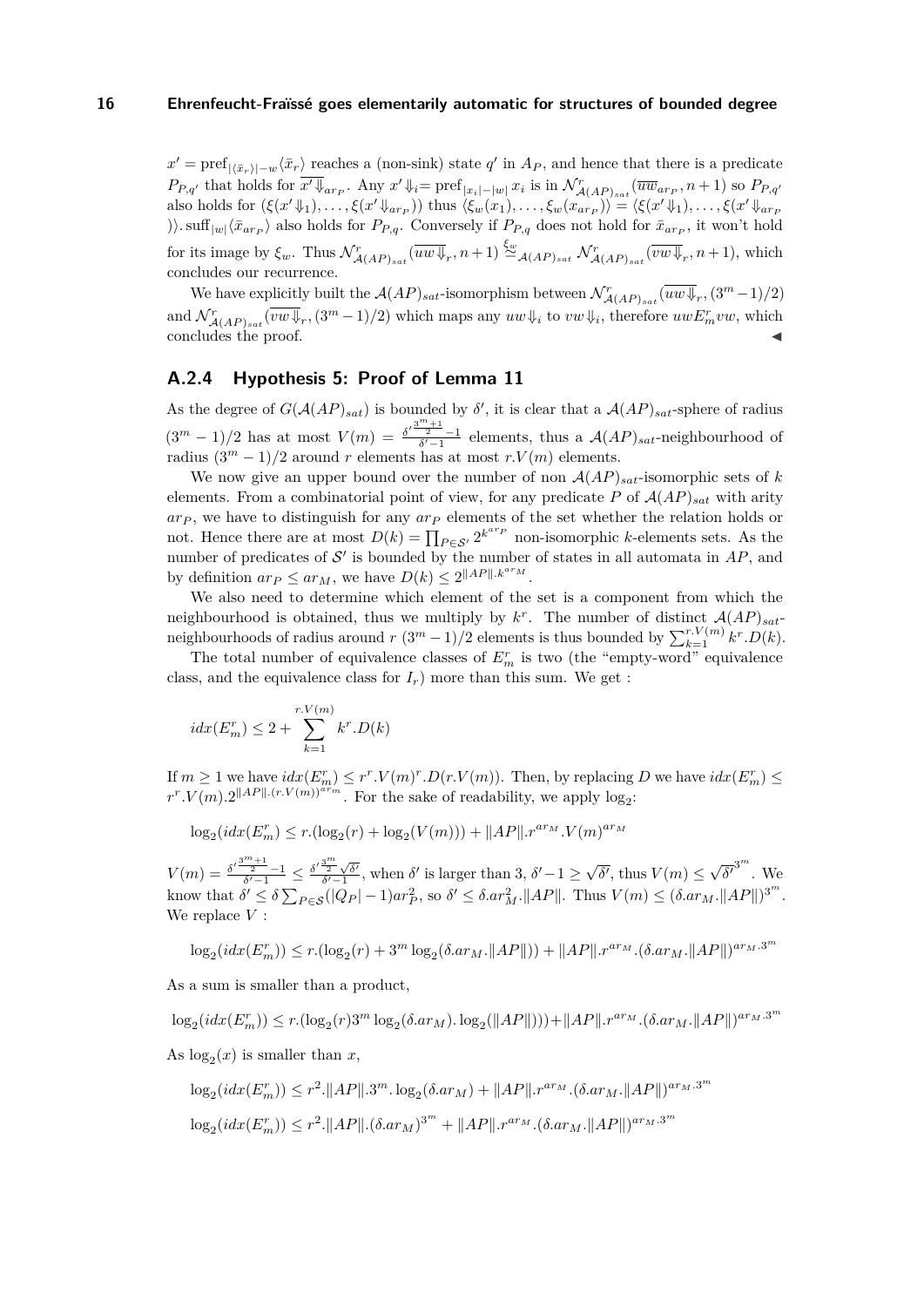If we assume  $ar_M \geq 2$ , we have

$$
\log_2(idx(E_m^r)) \le r^{ar_M} \cdot ||AP|| \cdot ((\delta ar_M)^{3^m} + (\delta ar_M \cdot ||AP||)^{ar_M \cdot 3^m})
$$

 $\log_2(i dx(E_m^r)) \leq r^{a r_M}$ . $||AP|| \cdot (\delta . a r_M$ . $||AP||)^{(a r_M + 1) .3^m}$ 

To further improve readability, we apply another  $log_2$ :

 $\log_2(\log_2(idx(E_m^r))) \leq ar_M \log_2(r) + \log_2(||AP||) + (ar_M + 1) \cdot 3^m \cdot \log_2(\delta \cdot ar_M \cdot ||AP||)$ 

The sum of three terms is smaller than three times a lower bound of the terms, hence

 $\log_2(\log_2(i dx(E_m^r))) \leq 3.(ar_M + 1).3^m.log_2(\delta.ar_M.\|AP\|). \log_2(r)$ 

A product of  $log_2$  is greater than a  $log_2$  of products, therefore

 $\log_2(\log_2(idx(E_m^r))) \leq 3.(ar_M + 1).3^m.\log_2(\delta).\log_2(ar_M).\log_2(||AP||).\log_2(r)$ 

 $Since (ar<sub>M</sub> + 1). log<sub>2</sub>(ar<sub>M</sub>) \le 2*.ar*<sub>M</sub><sup>2</sup>,$ 

$$
\log_2(\log_2(i dx (E_m^r))) \le 6. ar_M^2 \cdot 3^m \cdot \log_2(\delta) \cdot \log_2(\|AP\|) \cdot \log_2(r)
$$

We keep improving readability:

 $\log_2(\log_2(E_m^r))) \le (m+2) \cdot \log_2(3) + 2 \log_2(ar_M) + \log_2(\log_2(\delta)) + \log_2(\log_2||AP||) + \log_2(\log_2(r))$ 

We conclude and bound the index of  $E_m^r$  by  $f(m+r) = 2^{2^{3^{m+r+c_3} \cdot \|AP\|+2}}$ . Clearly  $ar_M \le$  $||AP||$  (so  $log_2(ar_M) \leq ||AP||$ ); according to Proposition [6,](#page-8-0)  $\delta \leq 2||AP||^c$  for some *c*, thus  $\log_2(\log_2(\delta)) \leq \log_2(c) + \log_2(||AP||) \leq c'.||AP||$  for some *c'*;  $\log_2(\log_2(||AP||)) \leq ||AP||$  and finally  $\log_2(\log_2(r)) \leq r \cdot \log_2(3)$ . Therefore we have the desired result that the index of  $E_m^r$ is bounded by  $f(m + r)$ , for some fixed constant  $c_3$  which does not depend on  $AP$ .

# **A.3 Proof of Lemma [15](#page-10-0)**

We recall here the 5 hypotheses we have to prove for  $E_m^r$ .

- <span id="page-16-0"></span>**1.** Words that are not convolutions of words in  $\Sigma^*$  are alone in a same  $E^r_m$  equivalence class.  $\epsilon$  is alone in its  $E_m^r$  equivalence class.
- <span id="page-16-1"></span>**2.** Let  $uE_0^r v$ . If *u* is a convolution of words in  $L(A_D)$  then so is *v* and the *r*-tuples presented by *u* and *v* satisfy the same atomic formulas.
- <span id="page-16-2"></span>**3.** If  $uE_{m+1}^r v$ , and *u* is a convolution of words in  $\Sigma^*$ , then for all  $u_{r+1} \in \Sigma^*$ , there is a  $v_{r+1} \in \Sigma^*$  such that  $\langle \overline{u} \psi_r, u_{r+1} \rangle E_m^{r+1} \langle \overline{v} \psi_r, v_{r+1} \rangle$ .
- <span id="page-16-3"></span>**4.** The index of  $E_m^r$  is bounded by  $2^{2^{2^{c(m+r)}}}$  for some fixed *c*.
- <span id="page-16-4"></span>**5.** For any  $u, v \in \hat{\Sigma}_r^*$  if  $uE_m^r v$ , then for any  $w \in \hat{\Sigma}_r^*$ ,  $u w E_m^r u w$

By definition of  $E_m^r$ , hypothesis [1](#page-16-0) holds, as for any  $m$ , words of  $\hat{\Sigma}_r^*$  that are not a convolution of words in  $\Sigma^*$  (that is words in  $I_r$ ) are alone in a same  $E^r_m$  equivalence class and  $\epsilon$  is the only element of  $V_{r,\emptyset}$  and hence is alone in its  $E_m^r$  equivalence class.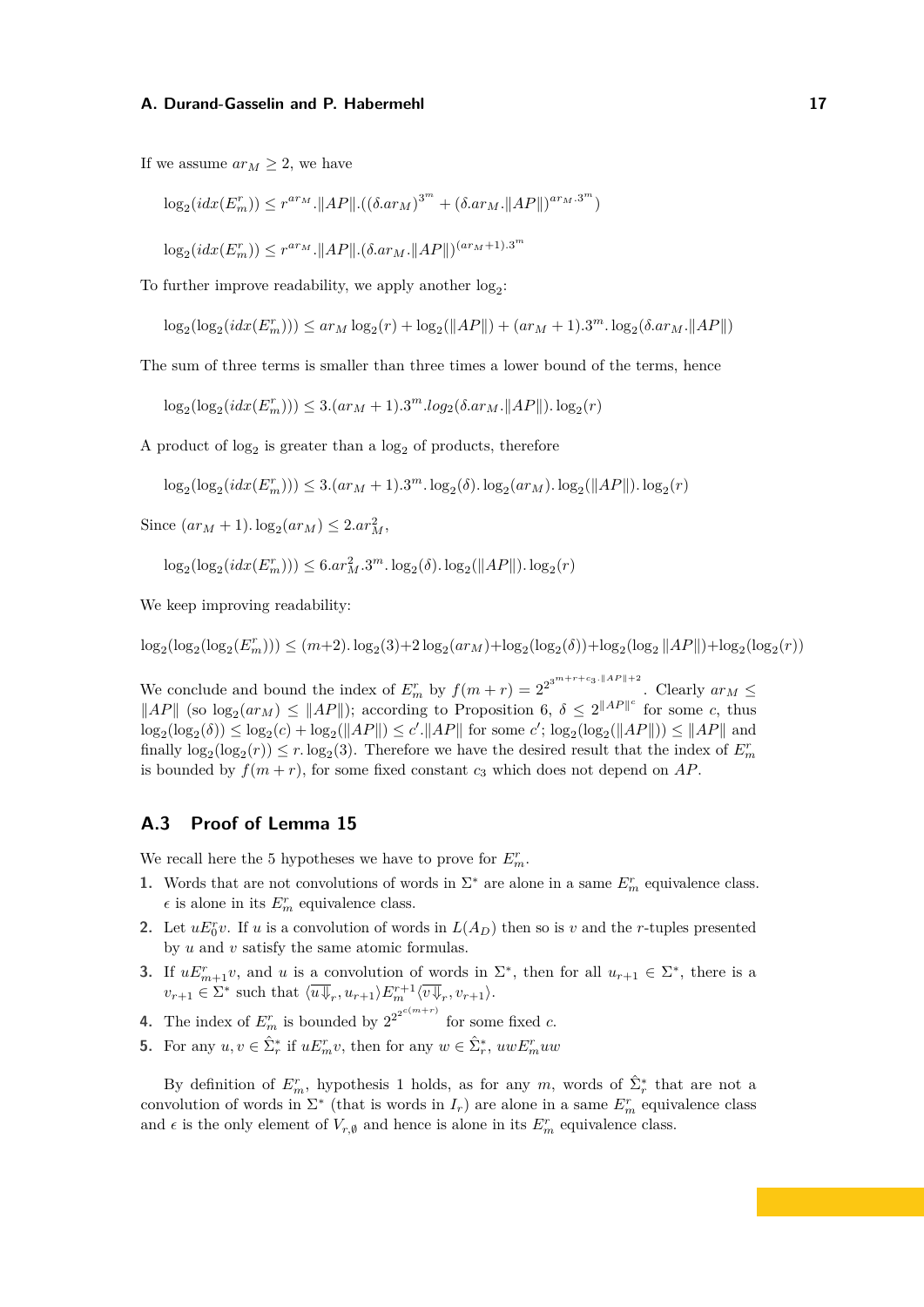# **A.3.1 Hypothesis [2](#page-16-1)**

Let  $uE_0^r v$ , with *u* a convolution of *r* words in *D*, then  $u \in V_{r,[1,r]}$  thus  $v \in V_{r,[1,r]}$  i.e. *v* is also a convolution of *r* words in *D*.

Up to relabelling there are 7 distinct atomic formulas in the structure of Presburger Arithmetic:  $+(x, y, z), +(x, x, y), +(x, y, x), +(x, y, y), +(x, x, x), > (x, y), > (x, x)$ . Each of them is equivalent to a conjunction of statements over the positiveness of some linear combinations, with coefficients in  $B_0$ . For example, since  $uE_0^r v$  we know that  $\mu(u\downarrow_i)$  +  $\mu(u\psi_i) - \mu(u\psi_k) \geq 0$  iff  $\mu(v\psi_i) + \mu(v\psi_i) - \mu(v\psi_k) \geq 0$  and  $-\mu(u\psi_i) - \mu(u\psi_i) + \mu(u\psi_k) \geq 0$ iff  $-\mu(v\psi_i) - \mu(v\psi_j) + \mu(v\psi_k) \geq 0$ , hence  $\mu(u\psi_i) + \mu(u\psi_j) = \mu(u\psi_k)$  iff  $\mu(v\psi_i) + \mu(v\psi_j) =$  $\mu(v|\mathbf{L})$ . Therefore we can deduce from the  $E_0^r$  equivalence of *u* and *v* that they satisfy the same atomic formulas.

# **A.3.2 Hypothesis [3](#page-16-2)**

Let  $uE_m^r v$  with  $u \notin I_r$ , we will prove this lemma with a careful case analysis.

Assume  $u \in S_r$  *P* for some *P*, there is a  $i \in P$  such that  $u \Downarrow_i \notin D \cup \{\epsilon\}$ , hence for any word  $u_{r+1}$ ,  $\langle \overline{u} \overline{\psi}_r, u_{r+1} \rangle \in S_{r+1, P \cup \{r+1\}}$ . As  $u \in S_{r,P}$ ,  $v \in S_{r,P}$  so there is a  $i' \in P$  such that  $v \Downarrow_i \notin D \cup \{\epsilon\}$ , hence  $\langle v \Downarrow_r, u_{r+1} \rangle \in S_{r+1, P \cup \{r+1\}}$ . Then take  $v_{r+1} = u_{r+1}$ , and we have  $\langle \overline{u} \Downarrow_r, u_{r+1}, \rangle E_m^{r+1} \langle \overline{v} \Downarrow_r, v_{r+1} \rangle.$ 

Assume  $u \in V_{r,P}$ , for some  $P$ , and  $u_{r+1} \notin D \cup \{\epsilon\}$ , then  $\langle u \Downarrow_r, u_{r+1} \rangle \in S_{r+1,P \cup \{r+1\}}$ . Then take  $v_{r+1} = u_{r+1}$ , so  $\langle v \overline{\psi}_r, v_{r+1} \rangle \in S_{r+1, P \cup \{r+1\}}$ , hence  $\langle \overline{u} \overline{\psi}_r, u_{r+1} \rangle E_m^{r+1} \langle \overline{v} \overline{\psi}_r, v_{r+1} \rangle$ .

Assume  $u \in V_{r,P}$ , for some  $P$ , and  $u_{r+1} = \epsilon$ , then  $\langle u \Downarrow_r, u_{r+1} \rangle \in V_{r+1,P}$ . Take  $v_{r+1} = \epsilon$ , then (as  $v \in V_{r,P}$ )  $\langle v \overline{\psi}_r, v_{r+1} \rangle \in V_{r+1,P}$ . Also as  $uE_{m+1}^r v$ , for all  $b_1, \ldots, b_r \in B_{m+1}$ , for all  $c \in \mathbb{Z}$ ,  $|c| \le (r+1)\delta_{m+1}^2$ ,  $c + \sum_{i \in P} b_i \cdot \mu(u \Downarrow i) \ge 0$  iff  $c + \sum_{i \in P} b_i \cdot \mu(v \Downarrow i) \ge 0$ . As  $\delta_{m+1}$  > 2 $\delta_m$  and  $B_m \subset B_{m+1}$  and  $r+1 \notin P$ , for all  $b_1, \ldots, b_{r+1} \in B_m$ , for all  $c \in \mathbb{Z}$ ,  $|c| \leq (r+2)\delta_m^2, c+\sum_{i\in P} b_i.\mu(\langle \overline{u} \overline{\psi}_r, u_{r+1}\rangle \psi_i) \geq 0$  iff  $c+\sum_{i\in P} b_i.\mu(\langle \overline{v} \overline{\psi}_r, v_{r+1}\rangle \psi_i) \geq 0$ . Thus  $\langle \overline{u} \psi_r, u_{r+1} \rangle E_m^{r+1} \langle \overline{v} \psi_r, v_{r+1} \rangle.$ 

Finally, let's assume  $u \in V_{r,P}$ , for some P, and  $u_{r+1} \in D$  (then  $v \in V_{r,P}$ ). Let us define  $\bar{x}_r \in \mathbb{Z}^r$  (resp.  $\bar{y}_r$ ) as:  $x_i = \mu(u \Downarrow_i)$  (resp.  $y_i = \mu(v \Downarrow_i)$ ) if  $i \in P$ , and  $x_i = 0$  (resp.  $y_i = 0$ ) if  $i \notin P$ . It should be clear that  $\bar{x}_r F^r_{m+1} \bar{y}_r$ , hence according to lemma 2 in [\[3\]](#page-11-5), we can find  $y_{r+1} \in \mathbb{Z}$  such that  $(\bar{x}_r, u_{r+1}) F_m^{r+1}(\bar{y}_r, y_{r+1})$ . Take  $v_{r+1}$  the presentation of that  $y_{r+1}$ . As both  $\langle \overline{u} \overline{\psi}_r, u_{r+1} \rangle$  and  $\langle \overline{v} \overline{\psi}_r, v_{r+1} \rangle$  are in  $V_{r+1,P\cup\{r+1\}}$  and  $(\bar{x}_r, \mu(u_{r+1})) F_m^{r+1}(\bar{y}_r, \mu(v_{r+1})),$ we have that  $\langle \overline{u} \psi_r, u_{r+1} \rangle E_m^{r+1} \langle \overline{v} \psi_r, v_{r+1} \rangle$ .

# **A.3.3 Hypothesis [4](#page-16-3)**

According to Lemma 4 in [\[3\]](#page-11-5) the index of  $F_m^r$  is bounded by  $2^{2^{2^{c'(m+r)}}}$  for some *c'*. Hence the number of equivalence classes within  $V_{r,[1,r]}$  is bounded by  $2^{2^{2^{c(m+r)}}}$ . The number of equivalence classes within each  $V_{r,P}$  is also bounded by  $2^{2^{2^{c(m+r)}}}$ , hence the number of  $E_m^r$ equivalence classes is bounded by  $1 + 2r + 2r2^{2^{2^{c'(m+r)}}}$ , thus it is bounded by  $2^{2^{2^{c(m+r)}}}$  for some *c*.

# **A.3.4 Hypothesis [5](#page-16-4)**

We prove this lemma by case analysis.

Assume  $u \in I_r$  (so  $v \in I_r$ ) then clearly  $uw \in I_r$  (and  $vw \in I_r$ ), so  $uwE_m^rvw$ .